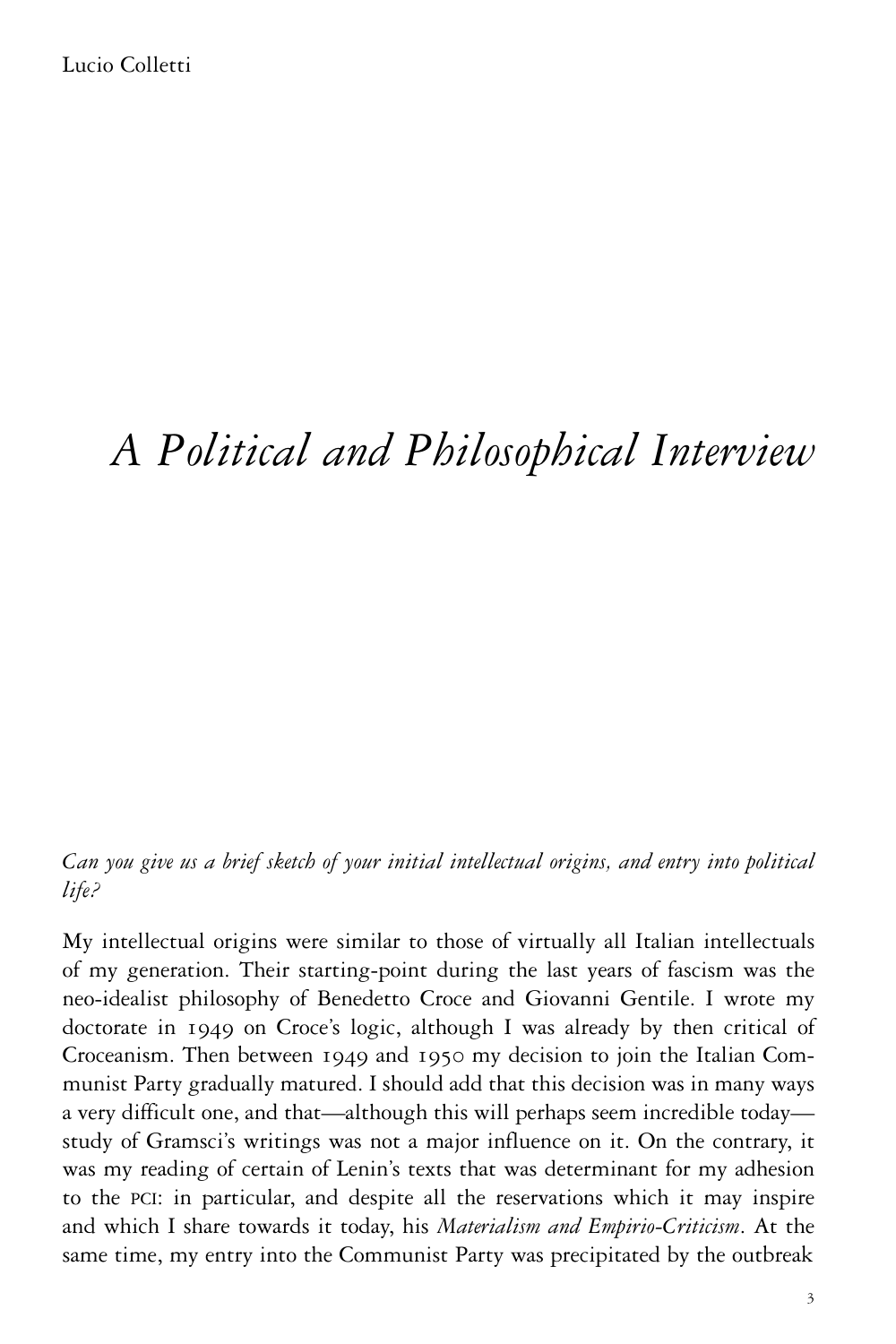of the Korean War, although this was accompanied by the firm conviction that it was North Korea which had launched an attack against the South. I say this, not in order to furbish myself with an *a posteriori* political virginity, but because it is the truth. My attitudes even then were of profound aversion towards Stalinism: but at that moment the world was rent into two, and it was necessary to choose one side or the other. So, although it meant doing violence to myself, I opted for membership of the PCI—with all the deep resistances of formation and culture that a petty-bourgeois intellectual of that epoch in Italy could feel towards Stalinism. You must remember that we had lived through the experience of fascism, so that all the paraphernalia of orchestrated unanimity, rhythmical applause and charismatic leadership of the international workers' movement, were spontaneously repugnant to anyone of my background. Nevertheless, in spite of this, because of the Korean conflict and the scission of the world into two blocs, I opted for entry into the PCI. The left-wing of the PSI did not provide any meaningful alternative, because at that time it was essentially a subordinate form of Communist militancy, organically linked to the policies of the PCI. It is important to emphasize the relative lateness of my entry into the Party—I was about 25 or 26—and my lack of the more traditional illusions about it. For the death of Stalin in 1953 had a diametrically opposite effect on me to that which it had on most Communist or pro-Communist intellectuals. They felt it as a disaster, the disappearance of a kind of divinity, while for me it was an emancipation. This also explains my attitude towards the Twentieth Congress of the CPSU in 1956, and in particular towards Khruschev's Secret Speech. While most of my contemporaries reacted to the crisis of Stalinism as a personal catastrophe, the collapse of their own convictions and certitudes, I experienced Khruschev's denunciation of Stalin as an authentic liberation. It seemed to me that at last Communism could become what I had always believed it should become—an historical movement whose acceptance involved no sacrifice of one's own reason.

#### *What was your personal experience, as a young militant and philosopher, within the* PCI *from 1950 to 1956?*

My membership of the Party was an extremely important and positive experience for me. I can say that if I were to relive my life again, I would repeat the experience of both my entry and my exit. I regret neither the decision to join nor the decision to leave the Party. Both were critical for my development. The first importance of militancy in the PCI lay essentially in this: the Party was the site in which a man like myself, of completely intellectual background, made real contact for the first time with people from other social groups, whom I would otherwise never have encountered except in trams or buses. Secondly, political activity in the Party allowed me to overcome certain forms of intellectualism and thereby also to understand somewhat better the problems of the relationship between theory and practice in a political movement. My own role was that of a simple rank-and-file militant. From 1955 onwards, however, I became involved in the internal struggles over cultural policy in the PCI. At that time, the official orientation of the Party was centred on an interpretation of Marxism as an 'absolute historicism', a formula which had a very precise mean-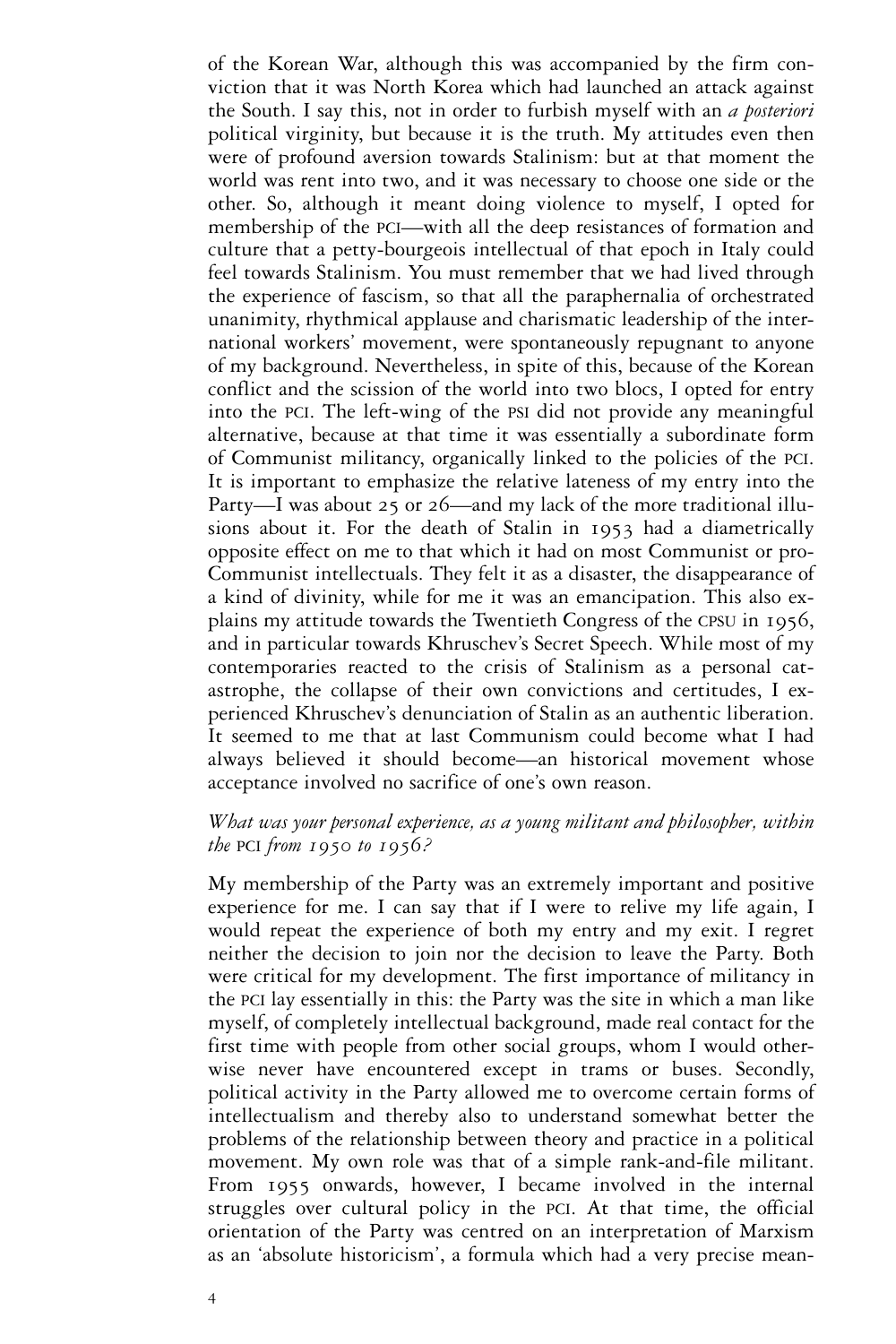ing—it signified a way of treating Marxism as if it were a continuation and development of the historicism of Benedetto Croce himself. It was in this light that the Party also sought to present the work of Gramsci. Togliatti's version of Gramsci's thought was, of course, not an accurate one. But the fact is that Gramsci's writings were utilized to present Marxism as the fulfilment and conclusion of the tradition of Italian Hegelian idealism, in particular that of Croce. The objective of the internal struggles in which I became engaged was by contrast to give priority to the knowledge and study of the work of Marx himself. It was in this context that my relationship to Galvano Della Volpe, who at that time was effectively ostracized within the PCI, became very important for me.<sup>1</sup> One outcome of the theoretical struggle between these two tendencies was the entry of Della Volpe, Pietranera and myself into the editorial committee of *Società*, which was then the main cultural journal of the Party, in 1957–8.

*To what extent was the change in the composition of the editorial committee of Società at that time a consequence of the Twentieth Party Congress in the* USSR *and of the Hungarian Revolt?*

It was a consequence of Hungary, for a very simple reason. After the rising in Budapest, the majority of Italian Communist professors abandoned the Party, which was left virtually without university luminaries. One of the few professors who remained in the Party was Della Volpe. The new situation induced Mario Alicata—who was then in overall charge of the Party's cultural policy, and who, it must be said, was a highly intelligent man—to change his attitude towards Della Volpe, who had hitherto been intellectually proscribed within the Party. The result was that Della Volpe was finally accepted on to the editorial board of *Società*, and with him a good part of the Della Volpean tendency, including Giulio Pietranera (who died today) and myself. This lasted until 1962. In that year, the Party then decided to dissolve *Società*, for reasons which were not only ideological but political. The suppression of the journal was basically motivated by the fact that after the composition of the editorial committee had changed, the review became steadily radicalized, if only on an ideological level: Marxist and Leninist articles were becoming predominant, and this theoretical turn to the left disquieted the Party leadership for a very good reason. The PCI had for many years previously ceased to recruit young people. But from 1959–60 onwards, it started to register gains amongst youth once more—especially after the popular demonstrations which overthrew the Tambroni government in 1960. There now started to emerge a new levy of young Communist intellectuals—some of whom occupy comparatively important positions in the PCI today, while others have left it—influenced by Della Volpean positions. Alarmed by the leftward shift of these younger intellectuals, who soon dominated the Youth Federation of the Party, the PCI leadership decided to suppress *Società* as the source of their theoretical inspiration.

*Yet within the editorial committee of Società there were other currents—*

<sup>&</sup>lt;sup>1</sup> For an introduction to the work of Della Volpe, see NLR 59, January–February 1970, pp. 97–100.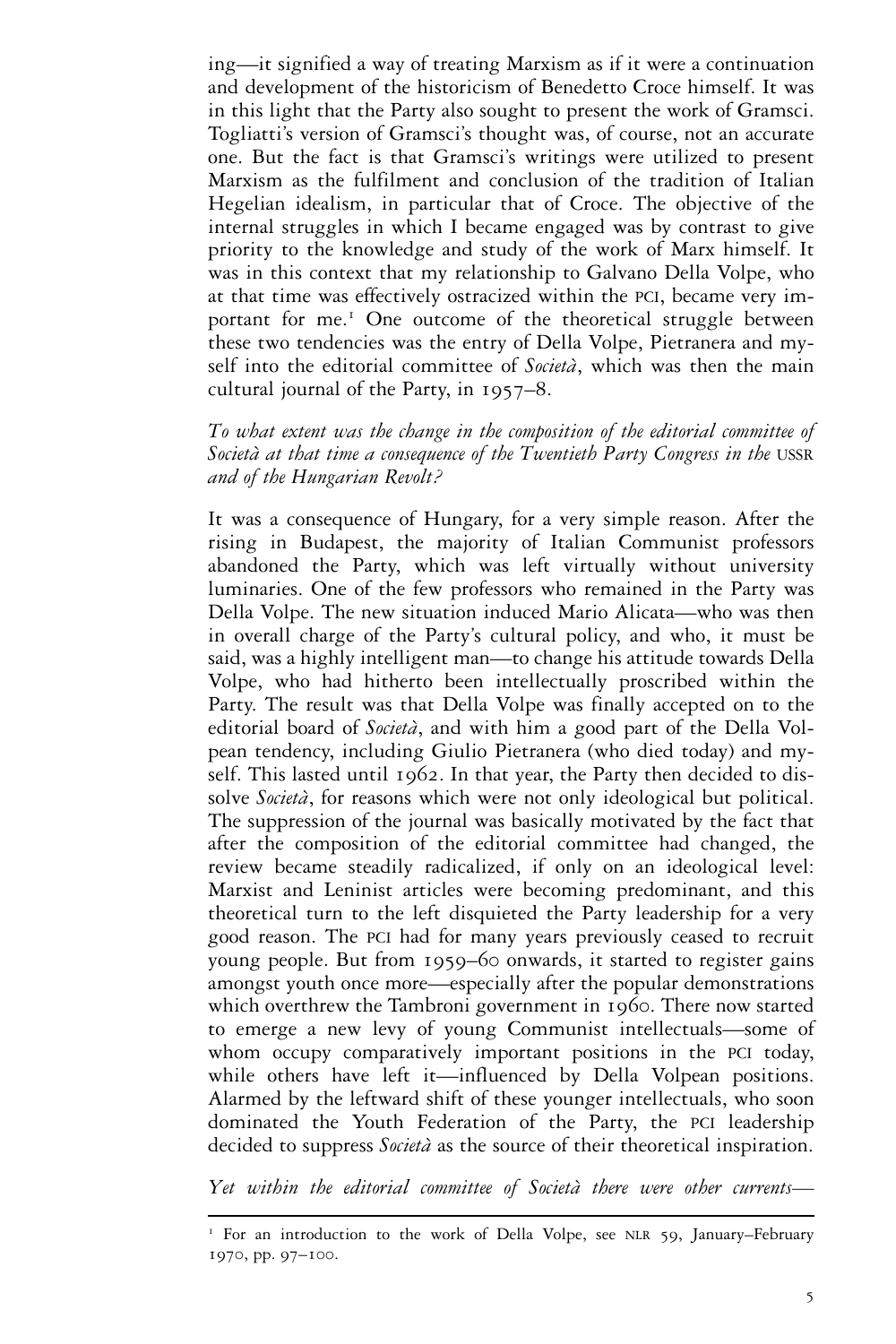*represented for example by Spinella or Luporini, who joined the journal at more or less the same time as Della Volpe and yourself. Wasn*'*t there a plurality of contending influences on Società, consequently?*

No, there were no real debates as such in the pages of the review. Spinella was in principle the chief editor; but after the entry of Della Volpe onto the editorial board, some of its members—while remaining formally on the masthead—simply ceased to collaborate with the journal. So in practice there was no public confrontation of views in *Società*. Moreover, you must remember that the journal was a publication produced by the Party, which meant that the preparation of its issues was tightly controlled from above, in particular by Alicata. In practice, most of the contributions came from the so-called Della Volpean group, but more for reasons of inertia and boycott by its antagonists on the journal. Thus, without a true political debate, *Società* eventually came to reflect—within its own ideological-cultural limits—a new commitment to themes proper to Marxism and Leninism.

*Surely towards the end of this period there were some quite important debates on political questions in the review: for instance, the polemic between yourself and Valentino Gerratana on the nature of the representative State?*

It would be misleading to call this episode a debate within the review. It occurred within the Party. For some years back, I had been attacking the notion of the 'constitutional State' (*Stato di diritto*), to some extent also in the journals of the Left of the PSI like *Mondo Nuovo*. The theme of my polemics was that it was strange for the PSI to call for the advent of a 'constitutional State', since in my view this already substantially existed in Italy—it was none other than the liberal-bourgeois State. I failed to understand how the status quo could become a future objective of the Party. To organize a reply to such criticisms, the Party convoked a conference on the 'concept of the constitutional State', at which Gerratana delivered a report rebutting positions expressed in an article of mine. The two texts were published in *Società*, but the debate did not derive from within the journal.<sup>2</sup>

*You left the Party two years after the closure of Società, in 1964*. *What were the reasons for your departure? Was it mainly inspired by a persistent Stalinism, or by a growing reformism, of the* PCI*?*

My decision to leave was the result of the overall evolution of the Party. In one sense, the process of renovation for which I had hoped after the Twentieth Party Congress had failed to occur—but in another sense it had occurred, in a patently rightward direction. I slowly came to realize in the period from 1956 to 1964 that both the Soviet regime itself, and the Western Communist Parties, were incapable of accomplishing the profound transformation necessary for a return to revolutionary Marxism and Leninism. It had become structurally impossible for either the CPSU or the Western Parties to undergo a real democratiza-

<sup>2</sup> See L. Colletti, 'Stato di Diritto e Sovranità Popolare', *Società*, November–December 1960; and V. Gerratana, 'Democrazia e Stato di Diritto', *Società*, November– December 1961—the last issue of the journal. For Gerratana's work, see his important essay 'Marx and Darwin', NLR 82, November–December 1973.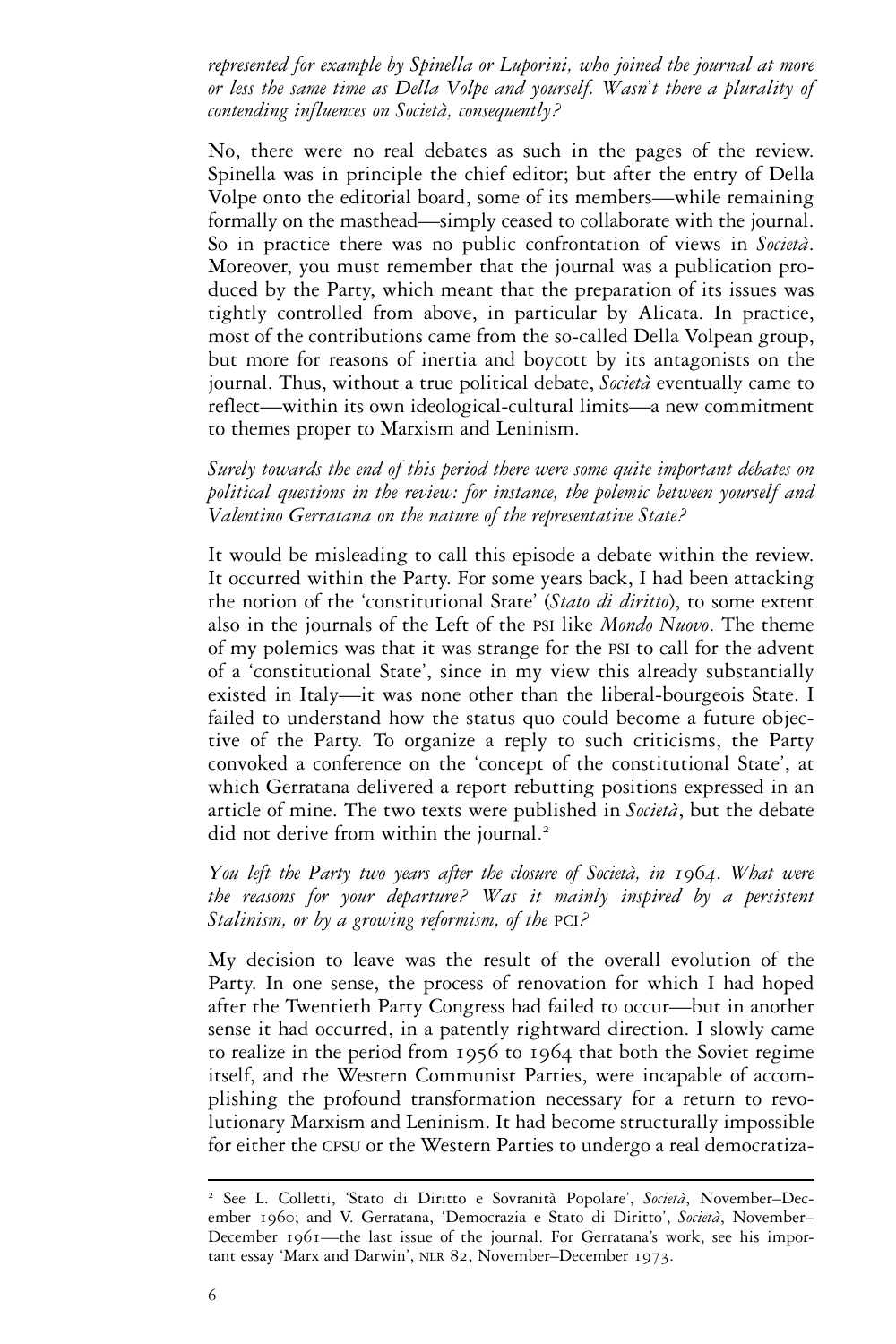tion—in other words, not in the sense of a liberal or bourgeois democracy, but in the sense of revolutionary socialist democracy, of workers' councils. This conviction gradually matured within me during the experience of these years. I found myself ever more marginalized within the Party, where I was permitted to pay my dues, but little else. Thus when I finally came to the conclusion that there was no chance even of a slow transformation of either the Soviet regime or the Western Communist parties towards a renewed socialist democracy, membership of the PCI lost any meaning for me, and I left the Party silently. There was no dramatic scandal or rupture in my departure. I left in 1964, the year of Khruschev's fall. There should be no misunderstanding about my attitude towards this. I was naturally aware of all the criticisms to be made of Khruschev, whom I never idealized. Nevertheless, Khruschev did represent a crucial point of no-return in post-war history. For his Secret Speech was a formal denunciation of the sacred character with which all Communist leadership had surrounded itself for four decades. This desacralization of Communist bureaucratic leadership remains an achievement that cannot be cancelled. Thus Khruschev's importance for me was that he did symbolize an attempt—however inadequate and debatable—to unleash a process of transformation of Soviet society, by a radical and violent indictment of Stalin. If this process had succeeded, it would have transformed the Western Parties too. In the event, as we know, it failed.

So far as Italian Communism is concerned, the PCI does possess certain traits that are distinct from those of other parties of classical Stalinist formation, and which are in some ways more rightist and revisionist. However, in essence—in its mechanisms of policy-making, its selection of leadership, the whole way in which the political will of the organization is formed—the PCI has remained a fundamentally Stalinist Party. The expulsion of the *Manifesto* group in 1970 shows how limited the real margins for political debate and struggle in fact are within the Party. Naturally, this does not mean that there is no political conflict within the Italian Communist Party. There is: but it is masked and hidden from the base of the Party, which remains ignorant even of the terms of the stealthy struggles at the summit. The rank-and-file consequently remains confined to a perpetually subaltern and atomized condition. The ordinary Communist militant is converted from a vanguard to a rearguard element, whose function is simply to execute political directives determined over his head. My rejection of this type of party can be summed up in a single formula. The real mechanisms of power in contemporary Communist parties are these: it is not the Congress that nominates the Central Committee, but the Central Committee that nominates the Congress, it is not the Central Committee that nominates the Executive Committee, but the Executive Committee that nominates the Central Committee, it is not the Executive Committee that nominates the Political Bureau, but the Political Bureau that nominates the Executive Committee.

*The major early influence on your philosophical work was Galvano Della Volpe, with his concern for the nature of scientific laws, his notion of the role of specific-determinate abstractions in cognition, and his stress on philological precision in the study of Marx. What is your assessment of Della Volpe today?*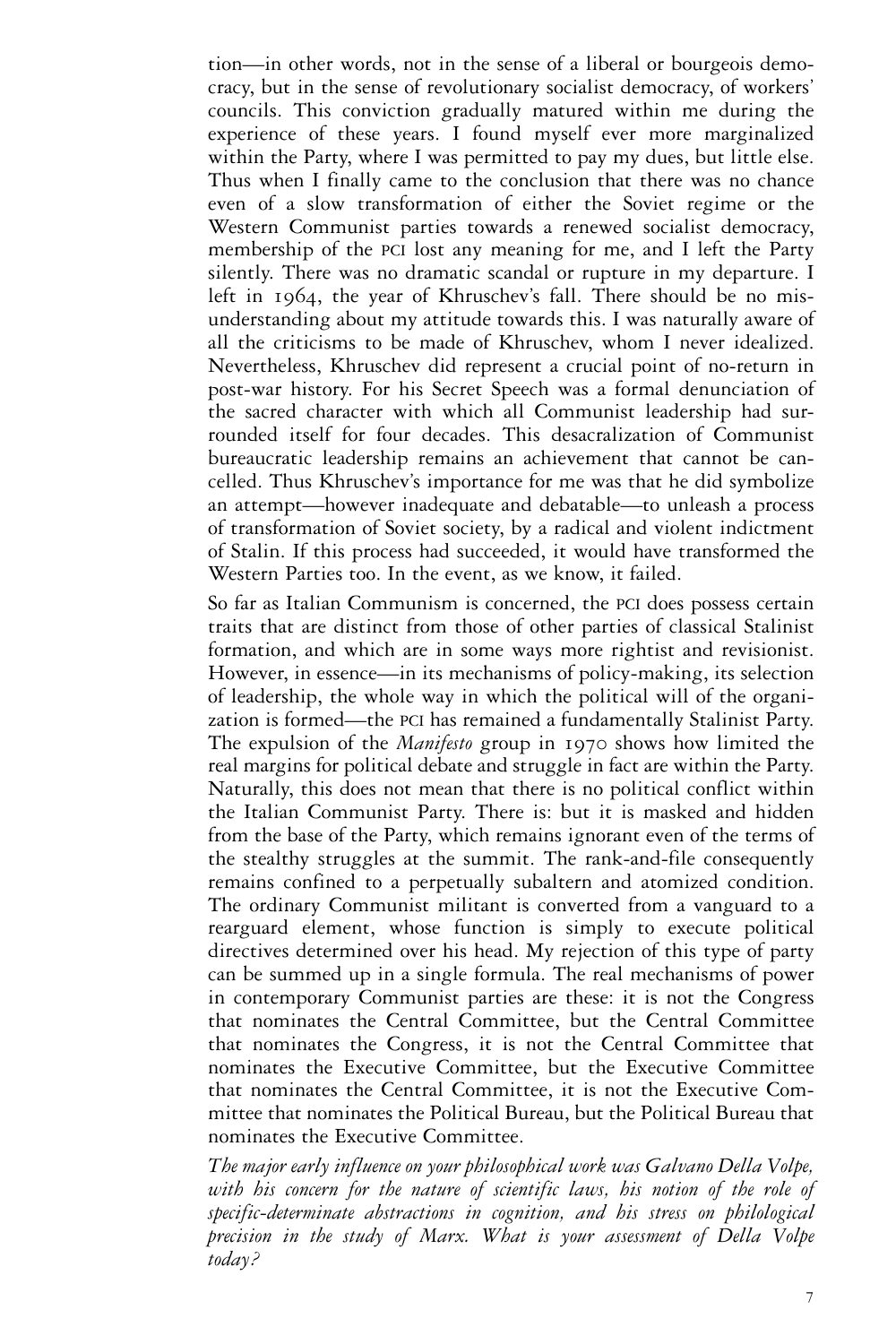The essential lesson I learnt from contact with the writings of Della Volpe was the need for an absolutely serious relationship to the work of Marx—based on direct knowledge and real study of his original texts. This may sound paradoxical, but it is important to remember that the penetration of Marxism in Italy in the first post-war decade, from 1945 to 1955, was intellectually and theoretically very superficial and exiguous. Let me explain. The official Marxism of that epoch, as it remains today, was Soviet-style dialectical materialism. Now, Togliatti was cultivated and intelligent enough to be aware that this Stalinist compendium was too blatantly crude and dogmatic to have much attraction for the Italian intellectuals whose adhesion to the PCI he was anxious to obtain. Consequently, there were few orthodox dialectical materialists in Italy: compatriot charity forbids me to mention names. What Togliatti sought to substitute for Soviet orthodoxy in his cultural policy was an interpretation of Marxism as the national heir to the Italian historicism of Vico and Croce—in other words, a version of Marxism that did not demand any real break of these intellectuals from their former positions. Most of them were Crocean by formation. The Party simply asked them to take one small step more, to adopt a historicism that integrated the basic elements of Croce's philosophy, repudiating only the most patently idealist propositions of Croceanism. The result was that up to 1955–6 Marx's work itself, above all *Capital*, had a minimal diffusion in the cultural ambience of the Italian Left. It was in these conditions that Della Volpe came to symbolize a commitment to study Marxism rigorously, where it is actually to be found, namely in Marx's writings themselves. For Della Volpe, Marx's early *Critique of Hegel*'*s Philosophy of Right* was a central starting-point. But this naturally represented only the beginning of a direct knowledge of the work of Marx, which necessarily had as its conclusion an intense study and analysis of *Capital* itself.

*Would it be true to say that in the period after 1958, Della Volpeanism as a theoretical current within the* PCI*—by its emphasis on the paradigmatic importance of* Capital, *and the necessity of determinate abstractions for the formulation of scientific laws—implied a covert political opposition to the very moderate goals officially pursued by the* PCI, *the 'democratic' objectives which were justified by the Party on the grounds of the relative backwardness of Italian society? Some of your 'historicist' adversaries at the time argued that the real meaning of Della Volpeanism was a denial of the hybrid and retarded character of the Italian social formation, which dictated democratic rather than socialist demands, for a fixation with the general laws of pure capitalist development as such, to justify inappropriately 'advanced' objectives for the working-class in Italy. How valid was the interpretation?*

It is certainly true that the diffusion of Della Volpean positions—a phenomenon whose dimensions should not be exaggerated, incidentally—was combated in the Party, with the accusation that they were pregnant with political sectarianism and ultra-leftism. For it was evident that while the historicist tradition tended to give priority to the peculiarities of Italian society, playing down the fact that despite all its particularities it was still a capitalist society, the systematic study of Marx that was central to Della Volpeanism gave priority precisely to the concept of the capitalist socio-economic formation and the laws of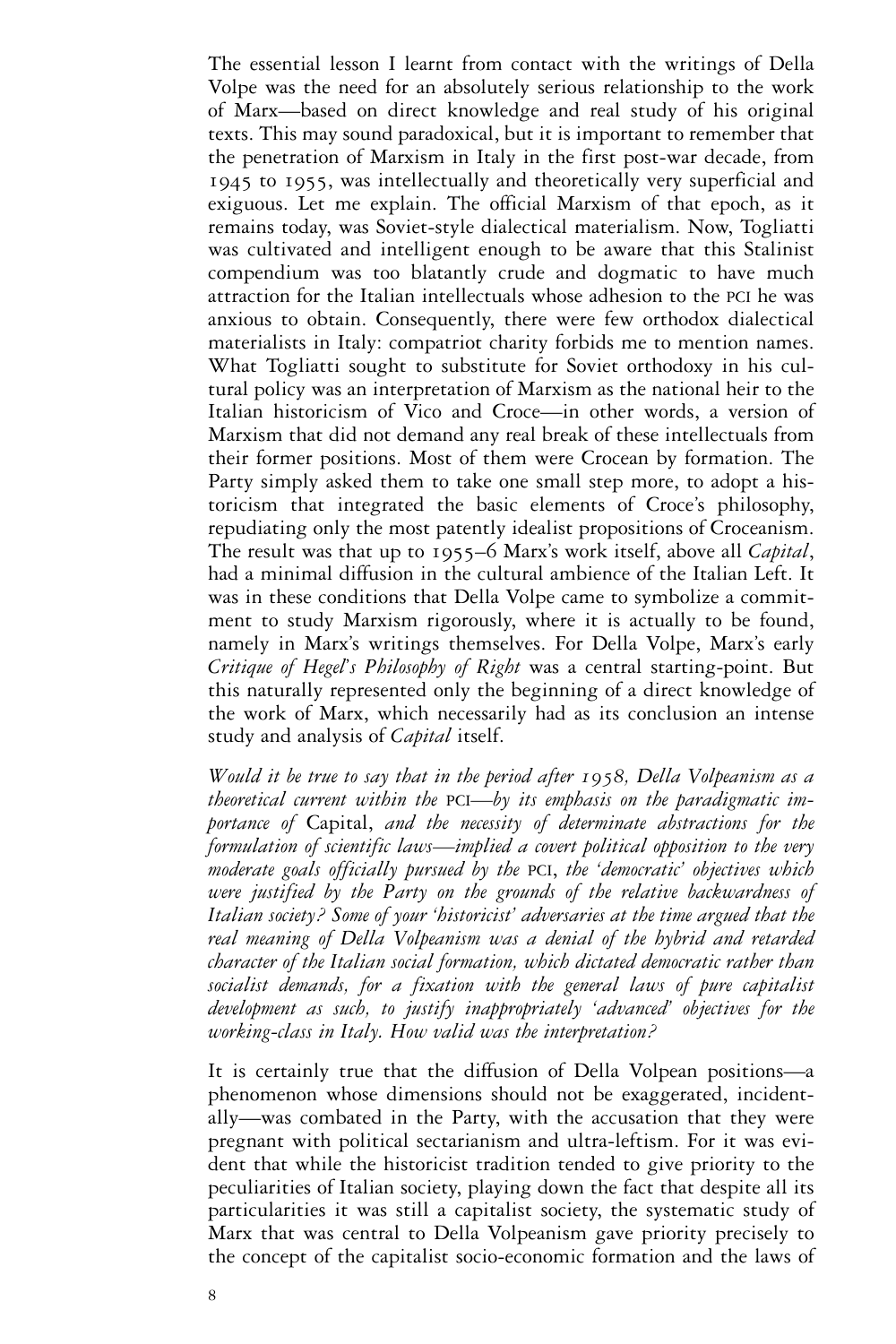motion of capitalism as such. In the latter perspective, Italy was analysed essentially as a capitalist country. Naturally, there was no question of denying that Italian capitalism had idiosyncratic characteristics of its own, but merely of affirming that despite these peculiarities, the predominant characteristic of Italian society was that it was capitalist. The opposing theoretical trends of the time thus could well lead to divergent political conclusions.

*If this was so, how is the subsequent political role of some of the leading members of the Della Volpean school to be explained? Della Volpe himself was always unquestioningly loyal to the official line of the Party, even exalting the Stalin Constitution of 1936 in the* USSR *as a model of radical democracy. Pietranera went on to theorize and justify 'market socialism' in Yugoslavia and Eastern Europe generally. What explains the apparent combination of methodological rigour and political weakness or complaisance?*

Firstly, Della Volpe himself was an intellectual of the old style, who always worked on the assumption that there should be a division of labour between theory and politics. Politics could be left to professional politicians. Secondly, it is important to stress that the Della Volpean school proper was a very circumscribed phenomenon; it involved a few collaborators, among whom, as events were rapidly to show, there was no basic identity of political views at all. Della Volpeanism was a phenomenon limited in both space and time, of very short duration, after which the members of this so-called 'school' went their separate ways. Most of them have remained in the PCI to this day.

*Turning to your own later philosophical writings, you have expressed an increasingly marked respect and admiration for Kant in them—a preference unusual among contemporary Marxists. Your basic claim for Kant is that he asserted with the greatest force the primacy and irreducibility of reality to conceptual thought, and the absolute division between what he called 'real oppositions' and 'logical oppositions'. You argue from these theses that Kant was much closer to materialism than Hegel, whose basic philosophical goal you interpret as the absorption of the real by the conceptual, and therewith the annihilation of the finite and of matter itself. Your revaluation of Kant is thus complemented by your devaluation of Hegel, whom you criticize implacably as an essentially Christian and religious philosopher—contrary to later Marxist misconceptions of his thought. The obvious question that arises here is why you accord such a privilege to Kant? After all, if the criterion of proximity to materialism is acknowledgment of the irreducibility of reality to thought, most of the French philosophers of the Enlightenment, La Mettrie or Holbach for example, or even earlier Locke in England, were much more unambiguously 'materialist' than Kant. At the same time, you denounce the religious implications of Hegel—but Kant also was a profoundly religious philosopher (not to speak of Rousseau, whom you admire in another context), yet you appear to pass over his religiosity in polite silence. How do you justify your exceptional esteem for Kant?*

The criticisms you have just made have been levelled at me many times in Italy. The first point to establish is the difference between the Kant of the *Critique of Pure Reason* and the Kant of the *Critique of Practical Reason* ....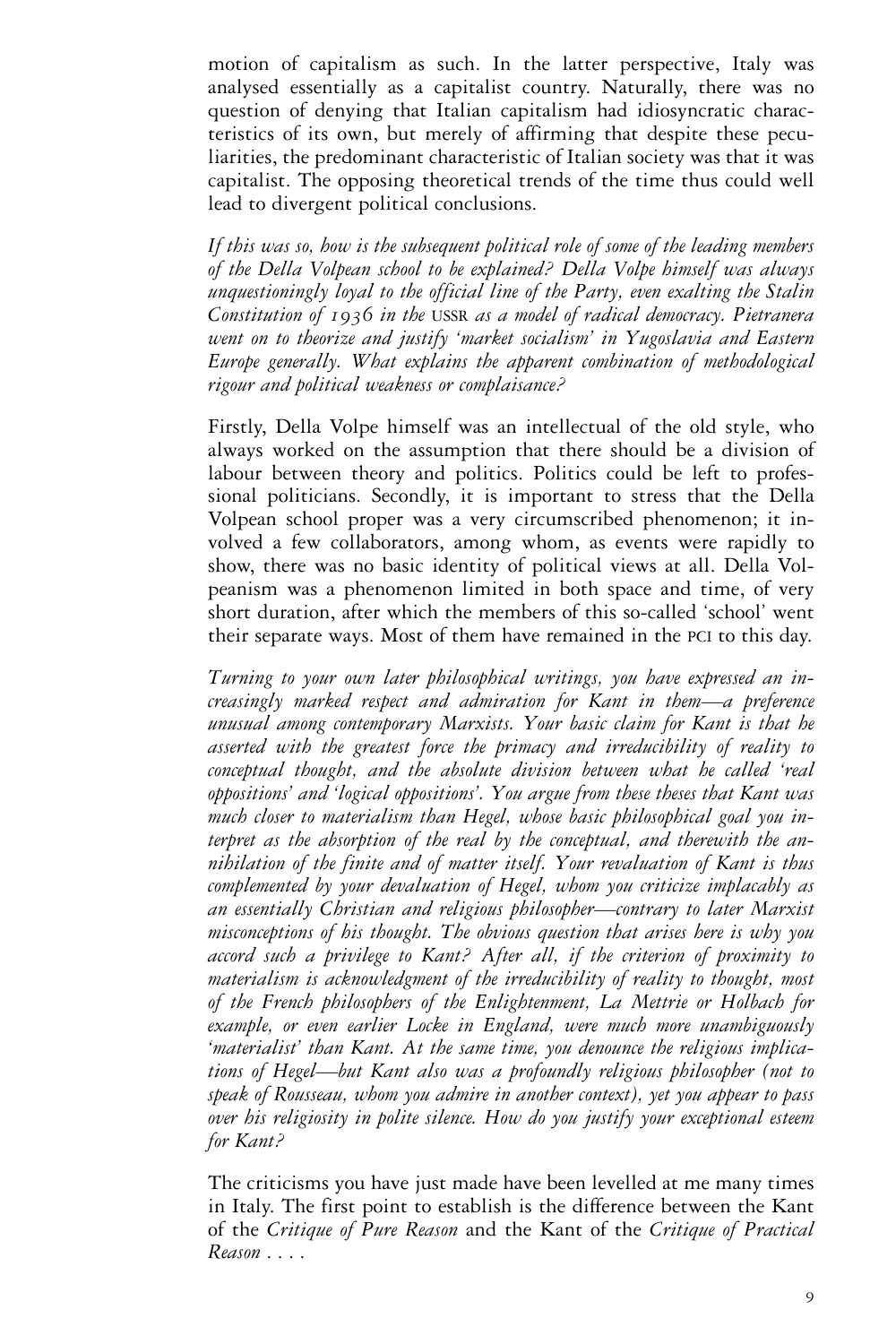#### *Isn't that the same sort of distinction that is commonly made between Hegel at Jena, and Hegel after Jena—which you reject?*

No, because the difference between knowledge and morality is a central one for Kant himself. He explicitly theorizes the difference between the ethical sphere and the cognitive-scientific sphere. I cannot say whether Kant is important for Marxism. But there is no doubt whatever of his importance for any epistemology of science. You have remarked that La Mettrie, Holbach or Helvetius were materialists, while Kant fundamentally was not. That is perfectly true. But from a strictly epistemological point of view, there is only one great modern thinker who can be of assistance to us in constructing a materialist theory of knowledge —Immanuel Kant. Of course, I am perfectly aware that Kant was a pious Christian. But whereas in Hegel's philosophy there is no separation between the domain of ethics and politics and the domain of logic, because the two are integrally united in a single system, in Kant there is a radical distinction between the domain of knowledge and the domain of morality, which Kant himself emphasised. Thus we can leave Kantian morality aside here. What is important to see is that the *Critique of Pure Reason* is an attempt by Kant to arrive at a philosophical comprehension and justification of Newton's physics: the work is essentially an inquiry into the conditions that render possible true knowledge—which for Kant was represented by Newtonian science. Naturally, there are many shades and contradictions in Kant's epistemological work, with which I am perfectly familiar: I have used only certain aspects of it. But there is one basic point that must always be remembered, nevertheless. While Hegel died at Berlin delivering a course of lectures on the proofs of the existence of God, and reaffirming the validity of the ontological argument (which a century later was still being upheld by Croce), Kant—despite all his contradictions—from his text of 1763 on the *Beweisgrund* <sup>3</sup> to the *Critique of Pure Reason*, never ceased to criticize the ontological argument. His rejection of it was founded on the qualitative (or as Kant says, 'transcendental') gulf between the conditions of being and the conditions of thought—*ratio essendi* and *ratio cognoscendi*. It is this position that provides a fundamental starting-point for any materialist gnoseology, and defence of science against metaphysics. The problem of an overall interpretation of Kant is a very complex one, which we cannot resolve in an interview. I have singled out and stressed one particular aspect of his work—the Kant who was the critic of Leibniz, and the scourge of the ontological proof. In this respect, although Kant was not a materialist, his contribution to the theory of knowledge cannot be compared to that of La Mettrie or Helvetius.

Thus my interest in Kant has nothing in common with that of the German revisionists of the Second International, Eduard Bernstein or Conrad Schmidt, who were attracted to Kant's ethics. I have tried, on the contrary, to revalue Kant's contribution to epistemology, as against the legacy of Hegel. In fact, my own interpretation of Kant is precisely that of Hegel himself—except that whereas Hegel rejected Kant's

<sup>3</sup> Colletti's reference is to Kant's work *The Only Possible Ground for a Proof of the Existence of God*.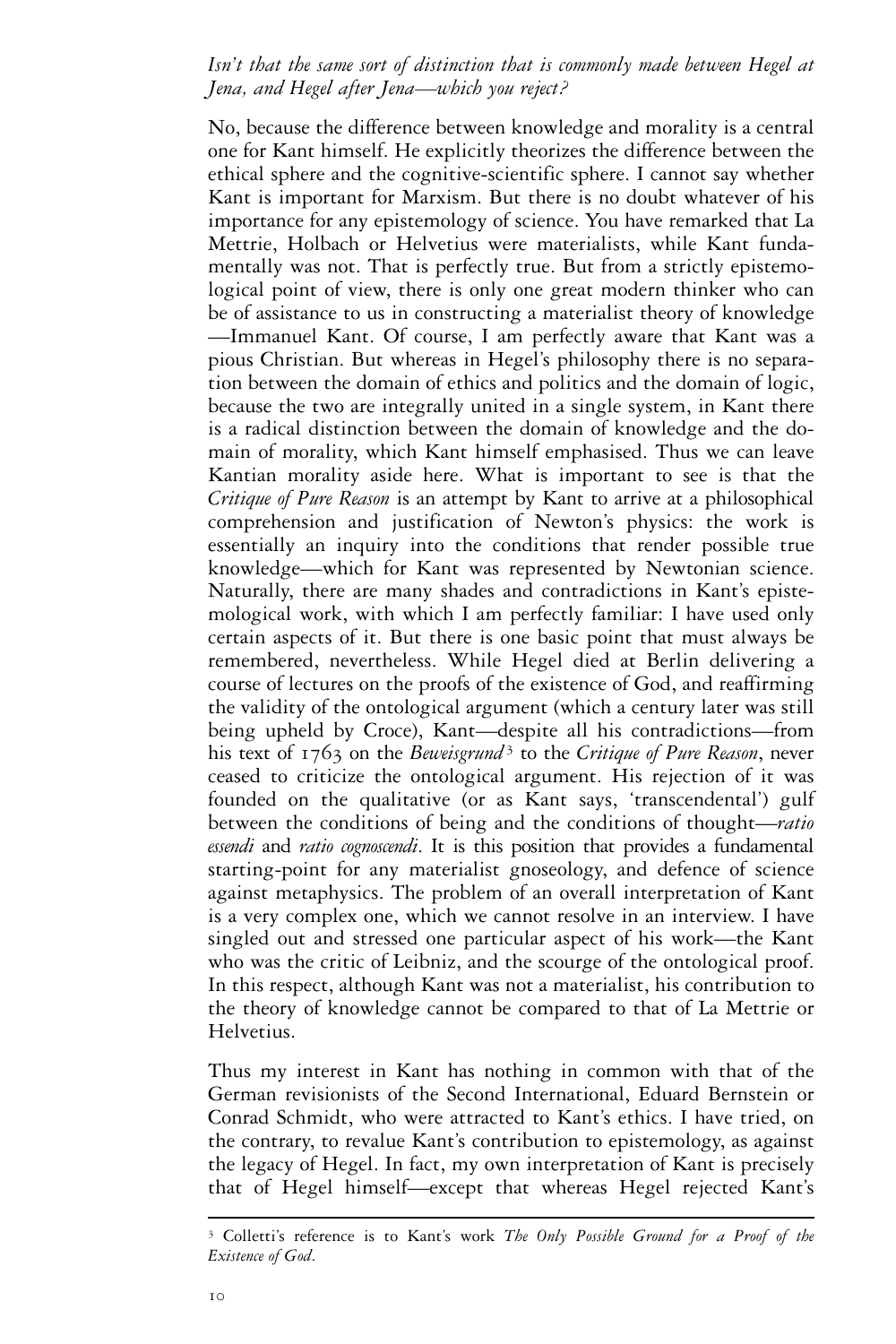position, I have defended it. For Hegel, Kant was essentially an empiricist. In his Introduction to the *Encyclopaedia*, Hegel classifies Kant together with Hume as examples of the 'second relation of thought to objectivity'. There is no need to remind you of the stature of David Hume in the history of the philosophy of science. One could say, indeed, that there are two main traditions in Western philosophy in this respect: one that descends from Spinoza and Hegel, and the other from Hume and Kant. These two lines of development are profoundly divergent. For any theory that takes science as the sole form of real knowledge—that is falsifiable, as Popper would say—there can be no question that the tradition of Hume-Kant must be given priority and preference over that of Spinoza-Hegel.

Finally, I believe that my attempt to separate the Kant of the *Critique of Pure Reason* from the Kant of the *Critique of Practical Reason* has a real basis in history. For bourgeois thought and civilization succeeded in founding the sciences of nature; whereas bourgeois culture has been incapable of generating scientific knowledge of society and morality. Of course, the natural sciences have been conditioned by the bourgeois historical context in which they have developed—a process which raises many intricate problems of its own. But unless we are to accept dialectical materialism and its fantasies of a 'proletarian' biology or physics, we must nevertheless acknowledge the validity of the sciences of nature produced by bourgeois civilization since the Renaissance. But bourgeois discourses in the social sciences command no such validity: we obviously reject them. It is this discrepancy between the two fields that is objectively reflected in the division within Kant's philosophy between his epistemology and his ethics, his critique of pure and of practical reason.

*But is there such a complete separation between the two? Marxists have traditionally seen the Kantian notion of the thing-in-itself—*Ding-an-sich*—as the sign of a religious infiltration directly into his epistemological theory, surely?*

There is a religious overtone to the notion of the thing-in-itself, but this is its most superficial dimension. In reality, the concept has a meaning in Kant's work that Marxists have never wanted to see, but which Cassirer—with whose general interpretation of Kant, based on careful textual studies, I am in considerable sympathy—has rightly emphasized. When Kant declares that the thing-in-itself is unknowable, one (if not the only) sense of his argument is that the thing-in-itself is not a true object of cognition at all, but a fictitious object, that is nothing more than a substantification or hypostasization of logical functions, transformed into real essences. In other words, the thing-in-itself is unknowable because it represents the false knowledge of the old metaphysics. This is not the only meaning of the concept in Kant's work, but it is one of its principal senses, and it is precisely this that has never been noticed by the utterly absurd reading of Kant that has prevailed among Marxists, who have always reduced the notion of the thing-in-itself to a mere agnosticism. But when Kant states that it is an object that cannot be known, he means that it is the false 'absolute' object of the old rationalist metaphysics of Descartes, Spinoza and Leibniz; and when Hegel announces that the thing-in-itself can be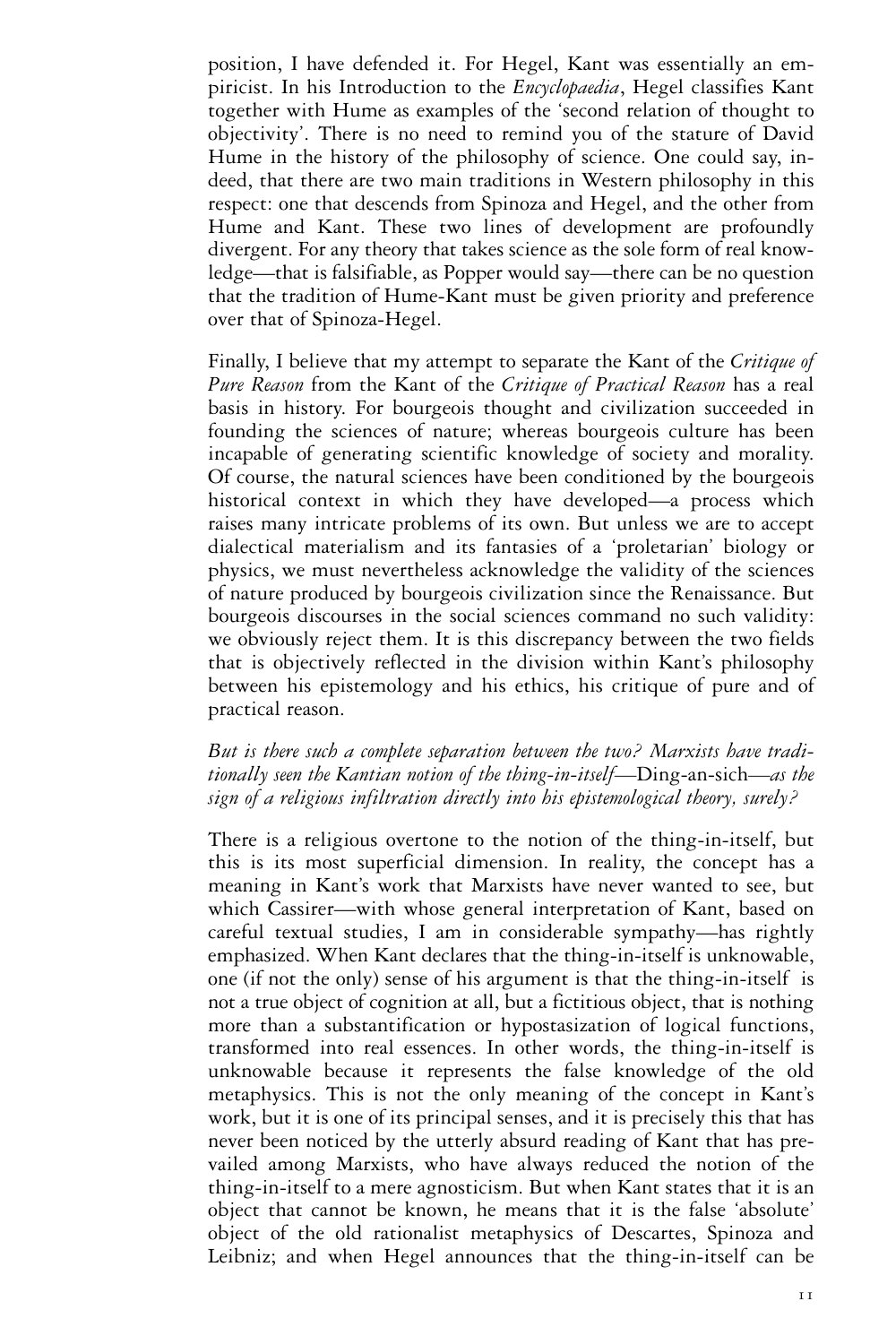known, what he is in fact doing is to restore the old pre-kantian metaphysics.

*Your work often appears to define materialism essentially as acknowledgment of the real existence of the external world, independent of the knowing subject. But has materialism not traditionally meant something more than this, both for Marxism and for classical philosophy as well—a specific conception of the subject of knowledge itself? In Italy, for example, you have been reproached by Sebastiano Timpanaro with ignoring the 'physicality' of the knowing subject and its concepts: he has accused you, in effect, of reducing materialism to realism by your silence on the latter score*. <sup>4</sup> *Would you accept this criticism?*

No, in my view Timpanaro's argument is completely mistaken. For a number of reasons. First of all, my own concern has been above all with materialism just in *gnoseology*. Now, on the one hand, it is not true that a gnoseological materialism can be reduced merely to acknowledgment of the reality and independence of the external world. This is, of course, a fundamental thesis, but it in turn provides the basis for the construction of an experimental logic, and the explanation of scientific knowledge. Scientific experiments signify that ideas are only hypotheses. Such hypotheses must be checked, verified or falsified, by confronting them with data of observation, which are different in nature from any logical notion. If this diversity of the material contents of knowledge is denied, hypotheses become hypostases or ideal essences, and sensible and empirical data become purely negative residues once again, as in Leibniz or Hegel. On the other hand, Timpanaro's writings reveal a type of naturalism that remains somewhat ingenuous, with its single-minded insistence on the sheer physicality of man as the main basis for a philosophical materialism. Of course, once one acknowledges the existence of the natural world, there can be no disagreement that man too is a natural entity. Man as a physico-natural being is an animal. But this particular natural species is distinguished from all others by its creation of social relationships. To use Aristotle's formula: man is a *zoon politikon*, a political animal. Men live in society and have a history, and it is this level of their existence that is essential for historical materialism. The specificity of man as a natural being is to refer to nature in so far as he refers to other men, and to refer to other men in so far as he refers to nature. This dual relationship is precisely what is grasped in Marx's concept of 'social relations of production'. For Marx, there can be no production—that is, relationships of men to nature—outside or apart from social relationships, that is relationships to other men; and there can be no relationships between men that are not a function of relationships of men to nature, in production. The peculiarity of the 'nature' in man is to find its expression in 'society'. Otherwise, any discourse on man could equally be applied to ants or bees. The distinguishing characteristic of man as a natural-physical species is its generation of social relations of production, rather than honeycombs or cobwebs. It is in the nature of man to be a socialhistorical subject.

<sup>4</sup> Timpanaro's criticisms of Colletti have been developed in an essay entitled 'Engels, Materialismo, "Libero Arbitrio"', included in his volume *Sul Materialismo*, Pisa 1970 (English translation, NLB forthcoming). For Timpanaro's general philosophical positions, see his essay 'Considerations on Materialism', NLR 85, May–June 1974.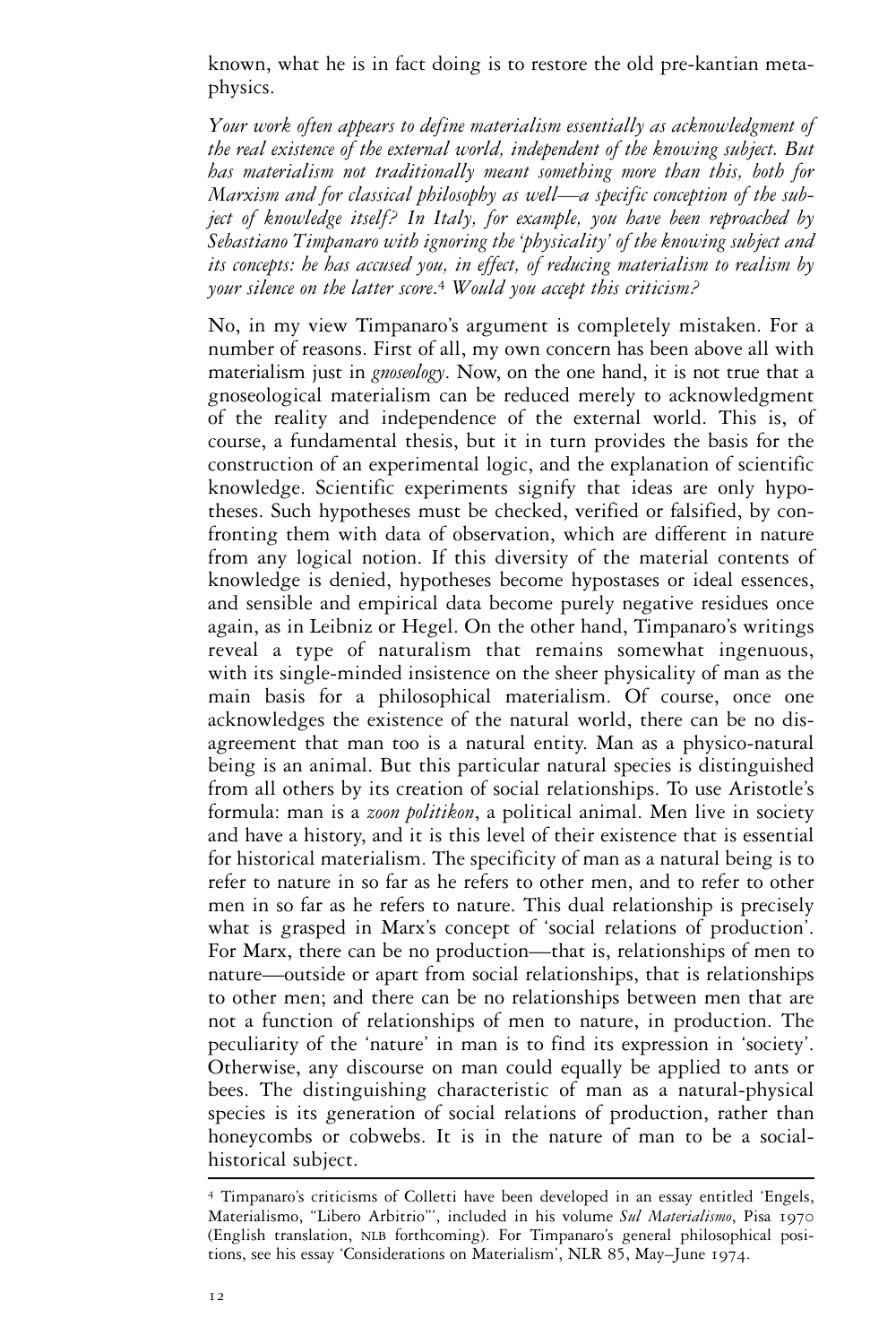*Within historical materialism it was, of course, Engels who classically insisted most on the physical structure of man, and on the relationships between man and nature, in his later writings. You have tended to counterpose Marx against Engels in an extremely radical way in your work. For example, you attribute the entire responsibility for the notion of 'dialectical materialism' to Engels. Elsewhere, you suggest that it was Engels who introduced the first deleterious elements of political fatalism into Marxism, in the Second International. By contrast, you absolve Marx of any errors in either of these directions. Indeed, in one passage you have gone so far as to speak of 'the gulf between the rigour and complexity which characterize every page of Marx, and the popular vulgarization and at times dilettantism of the works of Engels'.*<sup>5</sup> *Would you really maintain such a formulation today? Marx, after all, not only read and approved, but collaborated on the* Anti-Dühring; *and in his introductions to* Capital, *there are surely statements implying a fatalism and mechanism at least as equivocal as anything in the later Engels? Above all, does not any over-dramatic polarization of this type between Marx and Engels contain the grave danger not merely of at times unjustly criticizing Engels, but also of creating by contrast a kind of sacred zone about Marx, who conversely becomes above criticism?*

I absolutely agree with your last comment about the creation of a sacred zone about Marx. You musn't forget that the passage you quote was written 17 years ago. My view of the relationship between Marx and Engels is now much less rigid and more nuanced, in the sense that I have become aware that in Marx too there are critical areas of uncertainty and confusion about the dialectic. I am currently preparing a study that will deal with this question. Thus I fully accept your objection: it is shameful to confer a sacred aura on any thinker, including Marx. I now utterly reject such an attitude, although I admit that I may have encouraged it in the past. This is a self-criticism. Having said this, however, I continue to maintain that the traditional image of the theoretical twins who presided over the birth of the labour movement, is infantile and absurd. The facts, after all, speak for themselves. Everyone knows that Marx spent a large part of his life studying in the British Museum, while Engels was working in a cotton-business in Manchester. Twin souls are miracles that do not exist in the real world; no two minds think exactly alike. The intellectual differences between Marx and Engels are evident, and have been discussed by many authors besides myself: Alfred Schmidt, George Lichtheim, or Sidney Hook when he was still a Marxist, among others. Then, too, there is no historical malice in recalling the letters which Marx wrote against Engels in his life-time, and which were destroyed by his family after his death. So far as the dialectics of nature are concerned, while I concede certain exaggerations in my writings, I would still insist that in the end all Marx's work is essentially an analysis of modern capitalist society. His basic writings are the *Theories of Surplus-Value*, the *Grundrisse* and *Capital*: all the rest is secondary. While in the case of Engels, one of his major writings is indubitably the *Dialectics of Nature*—a work 90 per cent of

<sup>5</sup> This passage occurs in the long Introduction which Colletti wrote to an edition of Lenin's *Philosophical Notebooks* in 1958. The Introduction was then reprinted a decade later as the first part of the Italian volume *Il Marxismo e Hegel*, Bari 1969. The English edition of *Marxism and Hegel* (NLB 1973) is a translation of the second part of the Italian volume, which was written as a book of its own by Colletti in 1969. The passage above is to be found in *Il Marxismo e Hegel*, p. 97.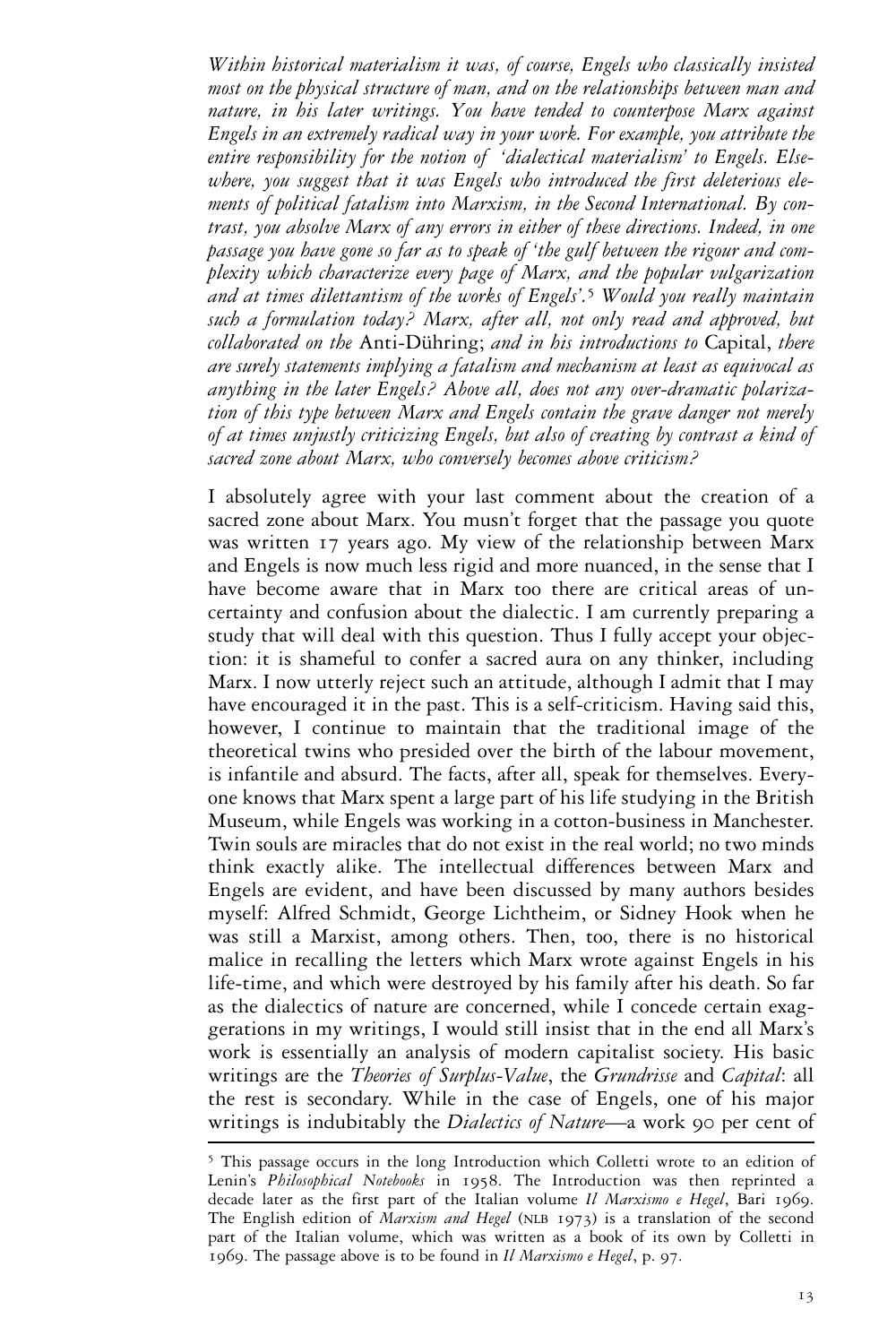which is hopelessly compromised by an ingenuous and romantic *Naturphilosophie*, contaminated by crudely positivist and evolutionist themes.

*But what about the supposed political contrast between the two men—an allegedly proto-reformist Engels set off against an unswervingly radical Marx? Engels, after all, never committed such involuntary blunders as Marx's prediction that the mere introduction of universal suffrage—bourgeois democracy would ensure the advent of socialism in England, a far more parliamentarist statement than anything to be found in Engels?*

I concede this point. I would merely say that in the space of this interview I cannot develop all my present critical reflections on the question.

*You have accorded an exceptional importance to Rousseau, as the central precursor of Marxism in the field of political theory. You have argued, in particular, that it was Rousseau who first developed a fundamental critique of the capitalist representative State, of the separation of the citizen from the bourgeois, and a counter-theory of popular sovereignty, direct democracy and revocable mandates all themes directly inherited by Marx and Lenin. You sum up your emphasis on these ideas in a formulation which recurs in your writings, and appears to be a very shocking one: 'So far as "political" theory in the strict sense is concerned, Marx and Lenin have added nothing to Rousseau—except for the analysis (which is of course rather important) of the "economic bases" of the withering away of the State'*. <sup>6</sup> *It is the reduction of Marxist political theory solely to a critique of the bourgeois representative State and a model of direct popular democracy beyond it, that appears very strange or outré in this judgment. For it seems to ignore entirely the strategic side of Marxist political thought, above all as developed by Lenin: his theory of the construction of the party, of the alliance between proletariat and peasantry, of the self-determination of nations, of the rules of insurrection, and so on—in other words, the whole theory of how to make the socialist revolution itself. Moreover, even confining political theory in the 'strict sense' to analysis of the capitalist State, this century has seen important types of bourgeois State never dreamt of by Rousseau—above all the fascist States, which were classically analysed by Trotsky. How can you exclude all this from Marxist political theory?*

Let me reply in this way. Firstly, the formulation you have quoted obviously refers only to political philosophy proper, in the sense of the most general questions of principle in the theory of Marx and Lenin, which are derived from Rousseau—those you have mentioned: critique of the representative State and of the separation of civil society from political society, non-identification of government and sovereignty, rejection of parliamentary representation, notion of revocable delegates of the people, and so on. In this connexion, we must realize that Marx's own discourse on the State never developed very far. His basic texts on the question are the C*ritique of Hegel's Philosophy of Right* of 1843 and the *Jewish Question* of 1844; then much later the pages on the Paris Commune in the *Civil War in France* of 1871. These writings all reiterate themes to be found in Rousseau. Naturally, my statement has no validity in the field of revolutionary strategy—party-building, class

<sup>6</sup> *From Rousseau to Lenin*, NLB 1972, p. 185.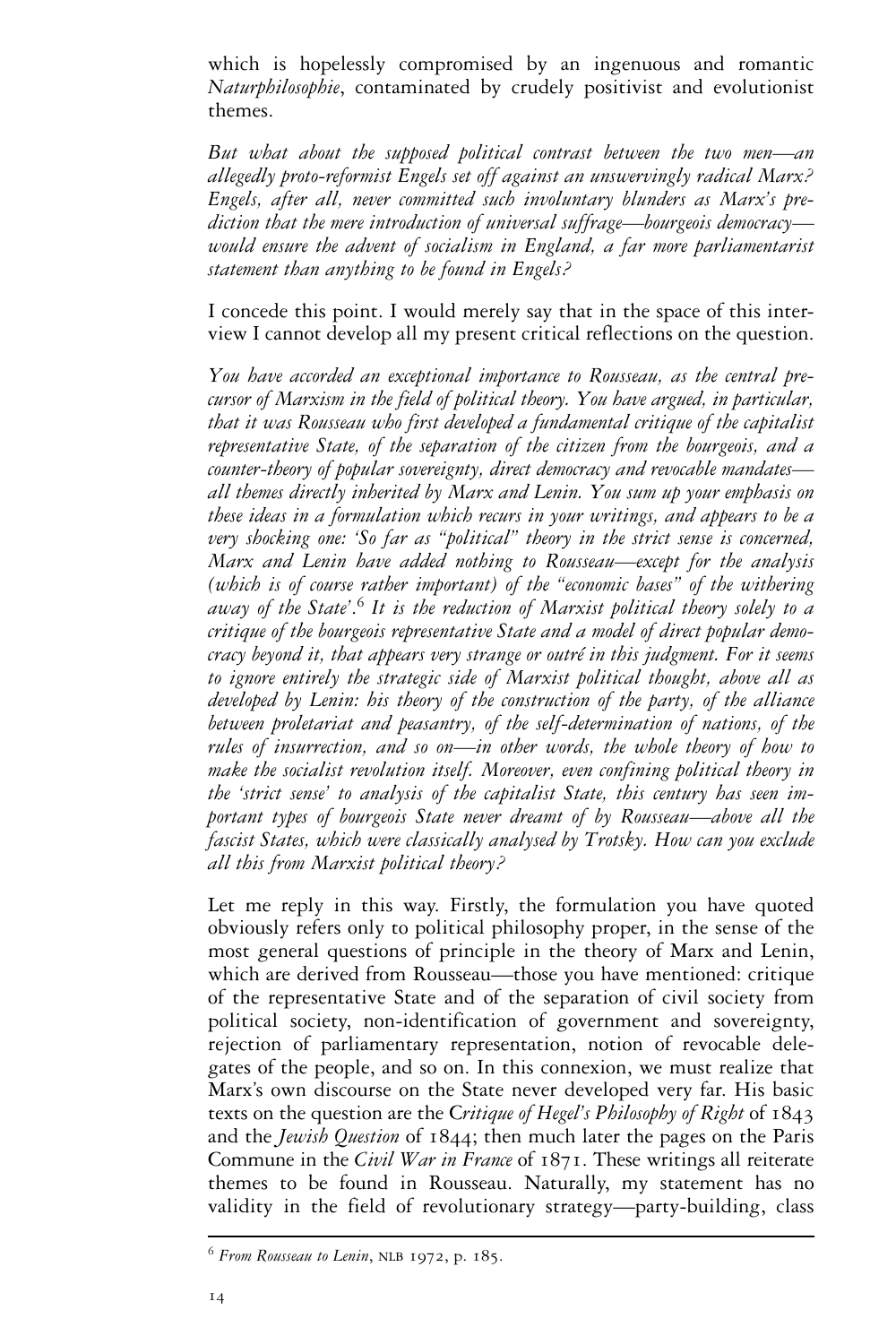alliances or fascism. It was more limited in scope. At the same time, however, I should make it clear that it contained an element of deliberate provocation. It was intended to draw attention to a particular fact the *weakness* and sparse development of political theory in Marxism. In other words, you can also read it as a way of saying that Marxism lacks a true political theory. All the elements of Lenin's work to which you have pointed—his writings on the party, the peasantry, the national question and so on—are of great importance: but they are always tied so closely to particular historical events, that we can never extrapolate them to a level of generalization where they are simply transferable to an historical environment profoundly different from that in which Lenin thought and acted. Thus the real meaning of my statement was a polemical one. The development of political theory has been extraordinarily weak in Marxism. There are doubtless many reasons for this debility. But a crucial one is certainly the fact that both Marx and Lenin envisaged the transition to socialism and the realization of communism on a world scale as an extremely swift and proximate process. The result was that the sphere of political structures remained little examined or explored. One could formulate this paradoxically by saying that the political movement inspired by Marxism has been virtually innocent of political theory. The absurdity and danger of this situation are manifest, now that it has become clear that the so-called phase of transition to socialism is actually an extremely protracted, secular process whose length was never foreseen by Marx or Lenin, during which Communist leaderships today exercise power in the name of Marxism, in the absence of any real theory of this power—let alone any control by the masses over whom they rule.

*What is your judgment of Althusser and his pupils? The Della Volpean school in Italy was the first radically anti-Hegelian current in Western Marxism since the First World War. It developed a whole complex of themes whose aim was to demonstrate Marx's rupture with Hegel by the constitution of a new science of society, which was then compromised by the reintroduction of Hegelian motifs into historical materialism after Marx. A decade or so later, many ideas very close to these were developed by Althusser in France, where they have gained a wide intellectual influence. How do you view Althusser's work today?*

It is not easy to reply to this question. I knew Althusser personally, and for some years corresponded with him. Then I would fail to reply to him, or he to me, and gradually the letters between us ceased. When we first met in Italy, Althusser showed me some of the articles he later collected in *For Marx*. My initial impression on reading them was that there was a considerable convergence of positions between ourselves and Althusser. My main reservation about this convergence was that Althusser did not appear to have mastered the canons of philosophical tradition adequately. Della Volpe's discourse on Hegel was always based on a very close knowledge and analytical examination of his texts, not to speak of those of Kant, Aristotle or Plato. This dimension was much less visible in Althusser. On the contrary, it was substituted by the intromission of simplifications of a political type. For example, in these essays there would be a series of references to Mao, which appeared to be an intrusion of another sort of discourse into the philosophical text itself. Politically, it should be added, none of the Della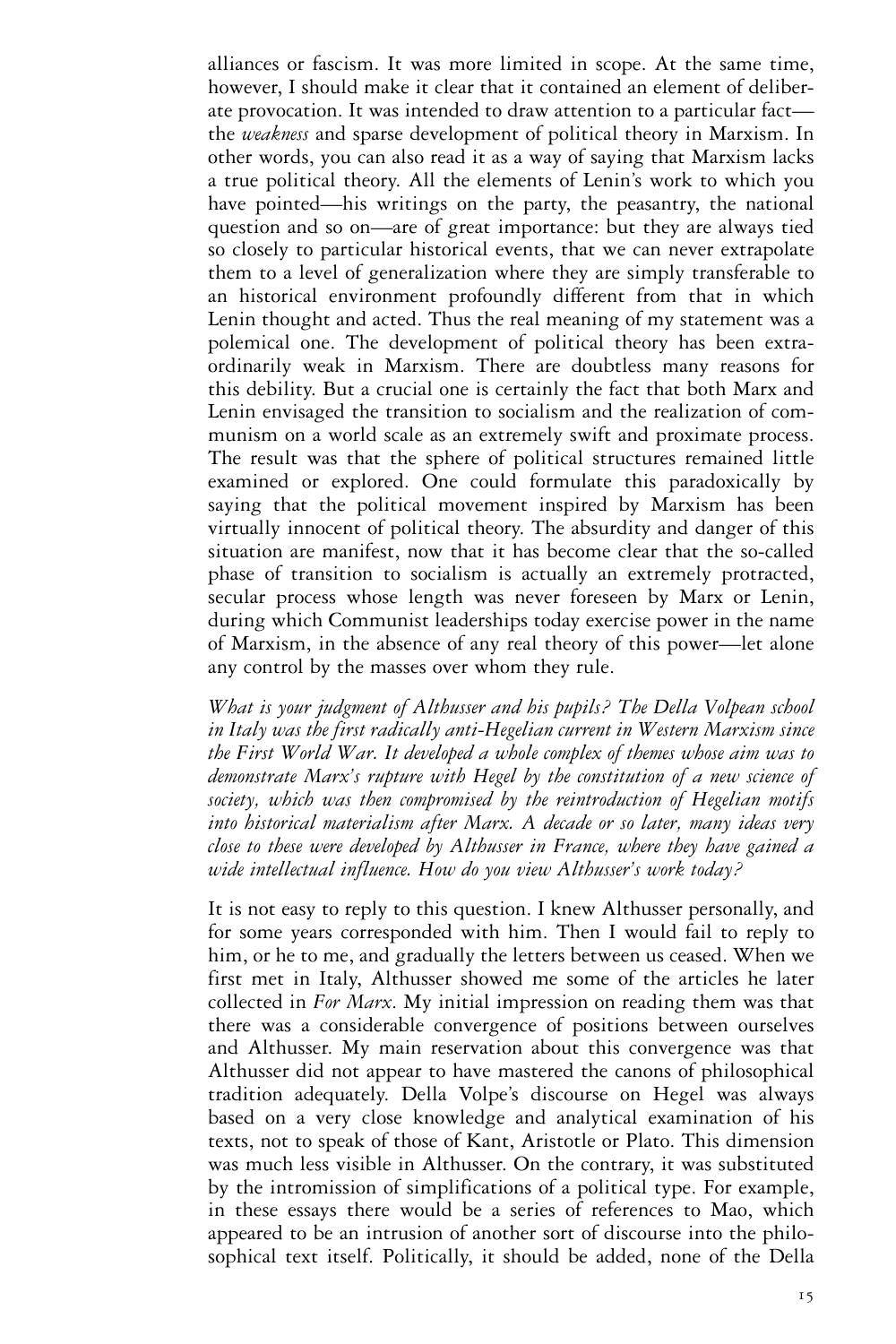Volpeans had any weakness towards Maoism. At any rate, with these reservations, the articles which later made up *For Marx* otherwise seemed to show a pronounced convergence with the classical theses of the Della Volpean current in Italian Marxism. Then Althusser sent me *Reading Capital*. I started to read it, and found—I say this without any irony—that I could not understand the presuppositions and purpose of the work. What perhaps struck me most was something that Hobsbawm later remarked, in an otherwise very laudatory review of Althusser in the *Times Literary Supplement*: that *Reading Capital* did not actually help anyone to read *Capital*. I had the impression of a lengthy theoretical construction erected, so to speak, behind the back of *Capital*. I did not find it particularly interesting as such, and did not pursue it any further.

Subsequently, the essays in *Lenin and Philosophy* appeared, including 'Lenin Before Hegel', and it became increasingly obvious that Althusser was intent on salvaging 'dialectical materialism', at least in name. Now, so far as I am concerned, dialectical materialism is a scholastic metaphysic whose survival merely indicates the deep inadequacy hitherto of the attempts by the working-class movement to come to terms with the great problems of modern science. It is an evening-class philosophical pastiche. Although Althusser interpreted it somewhat idiosyncratically, I could never understand why he still clung to the notion of dialectical materialism. More recently, however, I think I have grasped the real function it fulfils in Althusser's work, and which situates the latter more readily within the prior history of Marxism. There is a passage in a polemic of Godelier with Lucien Sève which is very revealing in this connexion. Godelier cites a letter from Engels to Lafargue of 18847 which anticipates a thesis that was later developed by Hilferding in his preface to *Finance Capital*. This is the idea that there is a fundamental difference between Marxism and socialism, and that you can accept the one while rejecting the other: for Marxism is value-free science, without any ideological orientation or political finalism. In Althusser, the same theme takes the form of his recent discovery that Marx did, after all, directly inherit a central notion from Hegel—the idea of a 'process without a subject'. Philologically, of course, this claim is absurd: it could only be made by someone who had read Hegel a very long time ago, retaining the dimmest memory of him. For the Hegelian process emphatically does have a subject. The subject is not human, it is the Logos. Reason is the subject of history in Hegel, as his famous expression *Der List der Vernunft*—'the cunning of reason'—makes clear. But apart from questions of scholarship, what does it mean to say that for Marx history is a process without a subject ? It means that history is not the site of any human emancipation. But for the real Marx, of course, the revolution was precisely this—a process of collective self-amancipation.

In his latest work, the *Reply to John Lewis*, Althusser once again restates at length his thesis of the process without a subject. But for the first time, he is also forced to admit that the theme of alienation is present in

<sup>7</sup> See the polemic, published in Italian, between Maurice Godelier and Lucien Sève, entitled *Marxismo e Strutturalismo*, Turin 1970, pp 126–127.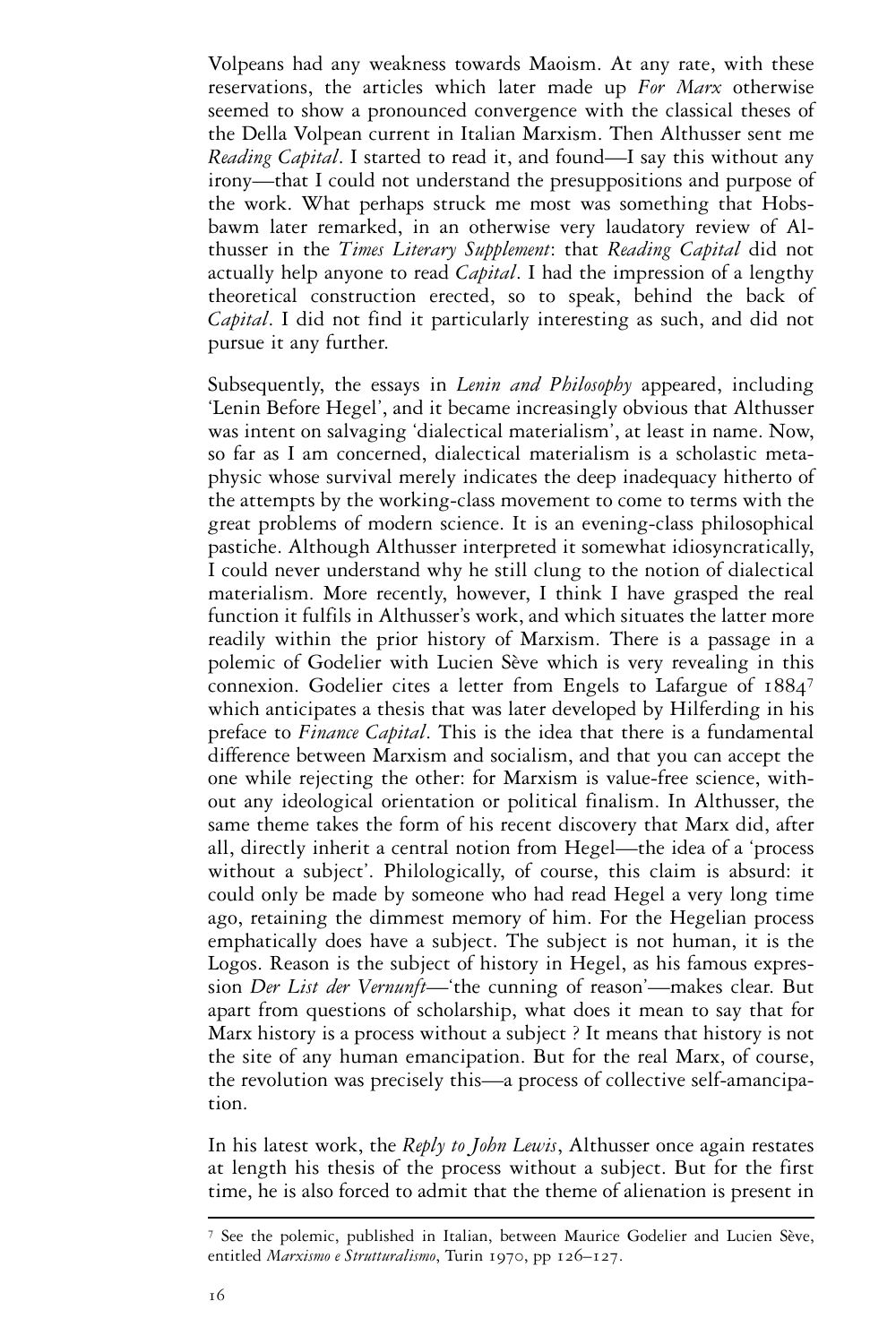*Capital*. In fact, the truth is that the themes of alienation and fetishism are present not only in *Capital*, but in the whole of the later Marx—not only in the *Grundrisse*, but in the *Theories of Surplus Value* as well, for hundreds of pages on end. The *Grundrisse* and *Theories of Surplus Value* merely declare in a more explicit terminology what the language of *Capital* states more obliquely, because Marx was resorting to a greater extent to the scientistic vocabulary of English political economy itself. But the problems of alienated labour and commodity fetishism are central to the whole architecture of Marx's later work. Althusser's admission, however reluctant, of their presence in *Capital*, in fact undermines his whole previous formulation of the 'break' between the young and the old Marx; it also disqualifies the notion of history as a process without a subject. But it is this component of Marxism that Althusser essentially rejects. I think that this is what explains his organic sympathy with Stalinism. In his *Reply to John Lewis*, of course, Althusser tries to establish a certain distance from Stalin. But the level of this brochure makes one throw up one's arms, as we say in Rome, with its mixture of virulence and banality. Nothing is more striking than the poverty of the categories with which Althusser tries to explain Stalinism, simply reducing it to an 'economism' that is an epiphenomenon of the Second International— as it were a mere ideological deviation and a long familiar one at that! Naturally, Stalinism was an infinitely more complex phenomenon these exiguous categories suggest. Althusser is certainly a highly intelligent person, and I have a great human sympathy for him. But it is impossible to escape the impression that his thought has become increasingly impoverished and arid with the passage of time.

*In your Introduction to Lenin's* Philosophical Notebooks, *written in 1958, you end by saying that the young Lenin of 1894 had not read Hegel when he wrote* Who are the Friends of the People?, *but nevertheless managed to understand him better than the older Lenin of the* Notebooks, *who did study him in 1916, but misunderstood him. Then, in a cryptic conclusion, you add that this paradox indicates 'two divergent "vocations" which still today contend within the soul of Marxism itself. To explain how and why these two "vocations" became historically conjoined and superimposed would be a formidable task: but it must nevertheless be confronted*'.<sup>8</sup> *What did you mean by this?*

You must remember that I was young and enthusiastic when I wrote those lines. I was given to exaggeration. It is true that Lenin did not know Hegel at first-hand when he wrote *Who are the Friends of the People?*. But this text is marked by the positivist culture of the time: the esoteric meanings I sought to attribute to it I would firmly repudiate today. The occasionally positivist overtones of my 1958 *Introduction* are, I think, corrected and overcome in my 1969 study on *Marxism and Hegel*. However, through these successive divagations and oscillations, I was groping towards a real and serious problem, which has now preoccupied me directly for a number of years. There are two possible lines of development in Marx's own discourse, expressed respectively in the title and subtitle of *Capital*. The first is that which Marx himself advances in his preface to the first edition, and post-script to the second

<sup>8</sup> *Il Marxismo e Hegel*, pp. 169–70.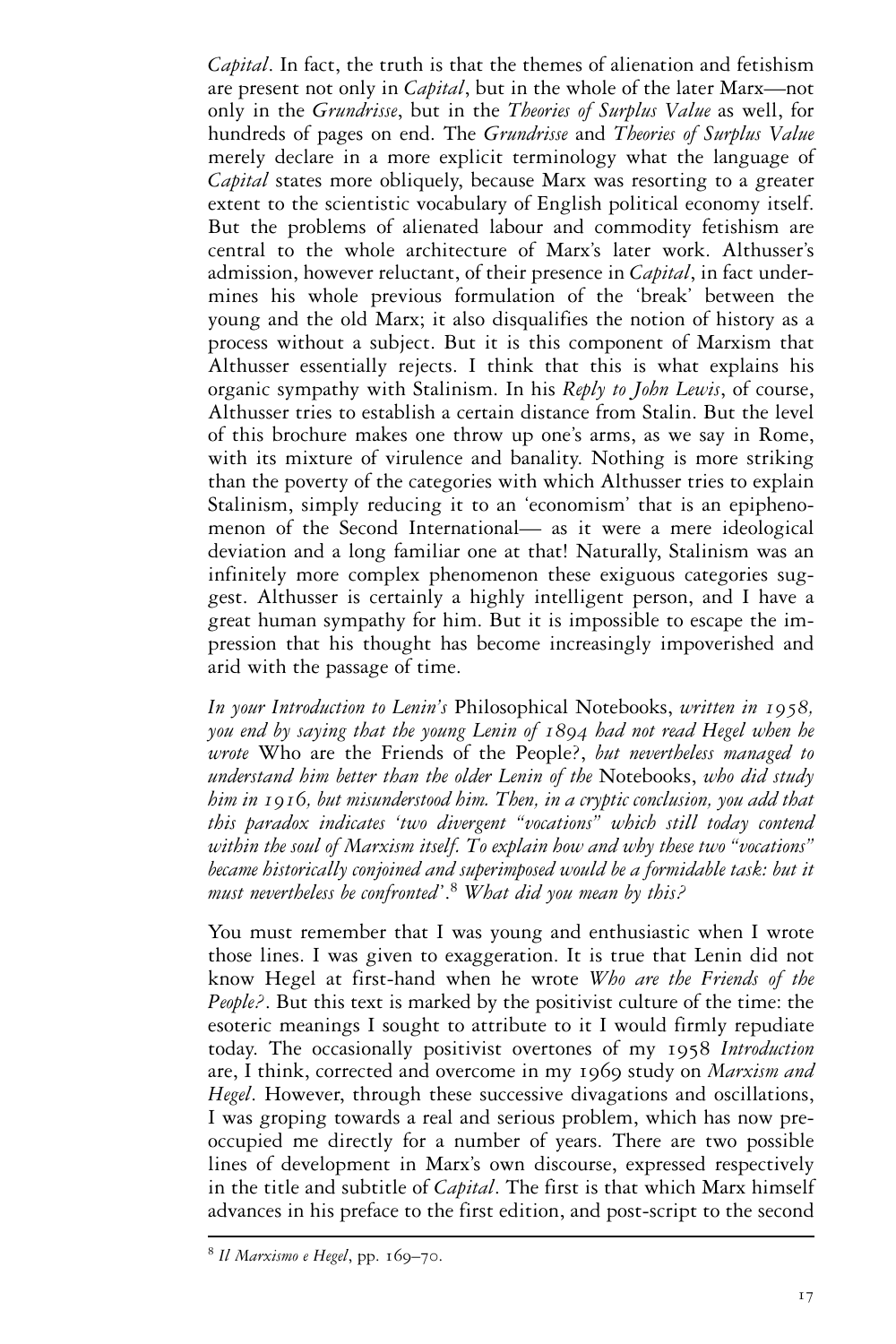edition, in which he presents himself simply as a scientist. Marx, according to his own account here, is performing in the field of the historical and social sciences a task that had already been performed in the natural sciences. This too was Lenin's interpretation of Marx in *Who are the Friends of the People?*, and my own *Introduction* of 1958 went in the same direction. The title of *Capital* itself spells this direction out. It promises that political economy, which started with the works of Smith and Ricardo but remained incomplete and contradictory in them, will now become a true science in the full sense of the term. The sub-title of the book, however, suggests another direction: a '*critique* of political economy'. This notion found little echo in the Second or Third Internationals. Lenin would certainly have rejected the idea that Marxism was a critique of political economy: for him it was a critique of *bourgeois* political economy only, which finally transformed political economy itself into a real science. But the sub-title of *Capital* indicates something more than this—it suggests that political economy as such is bourgeois and must be criticized *tout court*. This second dimension of Marx's work is precisely that which culminates in his theory of alienation and fetishism. The great problem for us is to know whether and how these two divergent directions of Marx's work can be held together in a single system. Can a purely scientific theory contain within itself a discourse on alienation? The problem has not yet been resolved.

*The original Della Volpean school interpreted Marx's work as something like a strict analogue of that of Galileo. There are obvious difficulties, however, in transferring the experimental procedures of the natural sciences into the social sciences. History is notoriously not a laboratory in which phenomena can be artificially isolated and repeated, as they can in physics. Lenin would often say: 'This moment is unique: it can pass, and the chance it represents may never return... '—just the opposite of repeatability. There is a striking passage in your Introduction to his* Philosophical Notebooks, *however, in which you say: 'Logic and sociology are constituted simultaneously, in the same relationship of unity-distinction as obtains between the consciousness they represent and social being: thus logic falls within the science of history, but the science of history falls in its turn within history. That is, sociology informs the techniques of politics, and becomes a struggle for the transformation of the world. Practice is functional to the production of theory; but theory is in turn a function of practice. Science is verified in and as society, but associated life in its turn is an experiment under way in the laboratory of the world. History is thus a science of historia rerum* gestarum, *practice-theory; but it is also a science as* res gestae *themselves, theory-practice; or in the words of a great maxim of Engels, "history is experiment and industry". We can thereby understand the deep nexus between the "prophet" or politician, and the scientist, in the structure of the work of Marx himself*.'<sup>9</sup> *Do you still find this solution satisfactory?*

You have selected the best page of that text—the one in which I strove most to square the circle! I no longer agree with it, because what then seemed to rne a solution I now realize is still an unanswered problem. I am currently in a phase of radical rethinking of many of these questions —whose outcome I cannot yet wholly foresee. I will probably publish a short work soon on the theory of capitalist contradictions in Marx. In

<sup>9</sup> *Il Marxismo e Hegel*, pp. 126–7.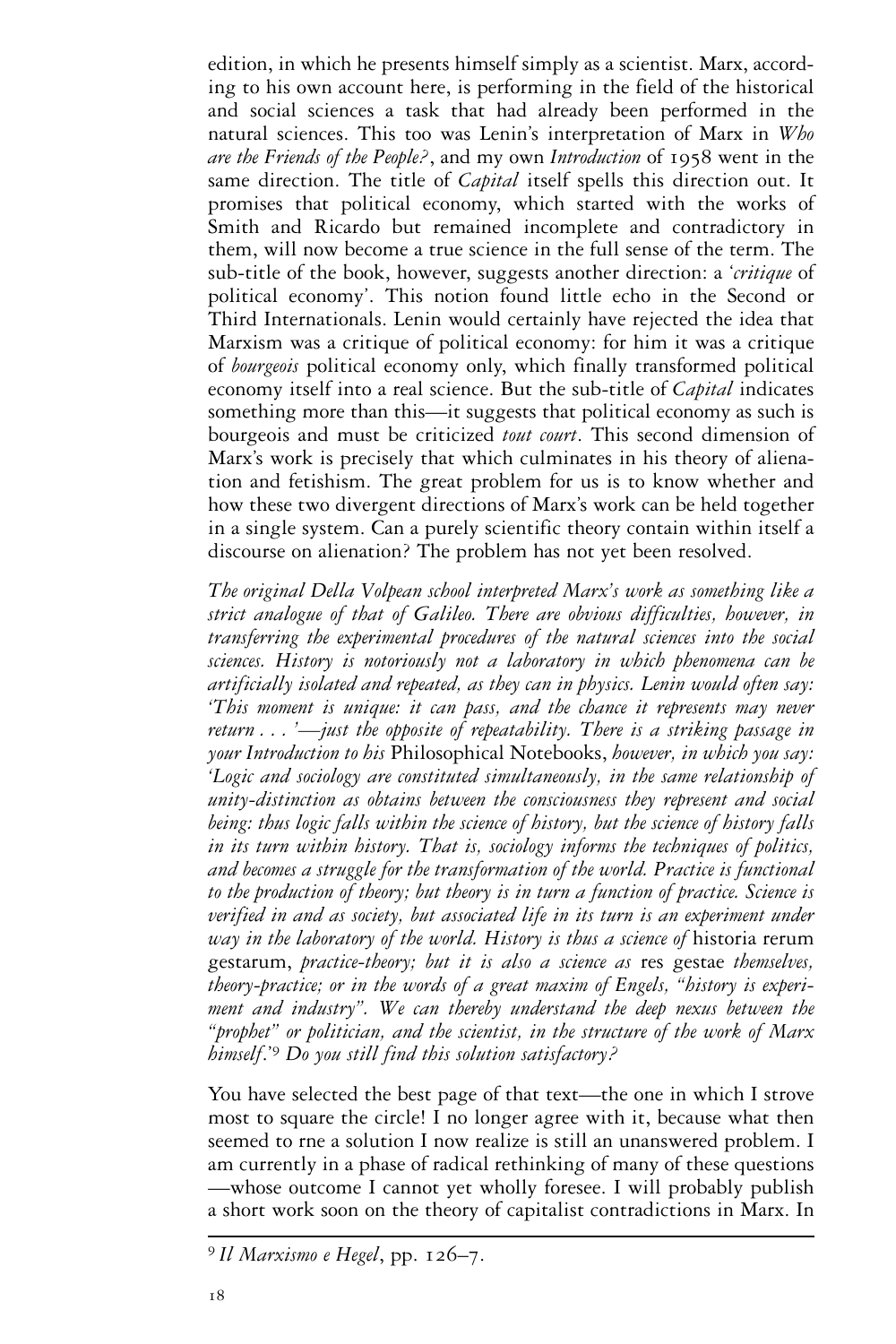this, I will take a still further distance from Della Volpe's work, and try to show through a study of Kant's *Attempt to Introduce the Notion of Negative Quantities into Philosophy* in 1763, that Marx's concept of a capitalist contradiction is not the same as Kant's notion of a 'real opposition'. I am confident of this point, but it remains a limited one, of whose implications I am still uncertain. However, in reply to your question, my answer would be that the sense of my argument in this forthcoming study is that Marx cannot simply be equated with Galileo; he would only be so, if capitalist contradictions were real oppositions in Kant's meaning of the term.

*One of your most central themes in* Marxism and Hegel *is that contradictions exist between propositions, but not between things. Confusion between the two is for you the hallmark of dialectical materialism, which defines it as a pseudoscience. Yet in the last essay of your* From Rousseau to Lenin, *written a year later, you repeatedly speak of capitalist reality itself as 'upside-down', a system that 'stands on its head'*. <sup>10</sup> *Isn't this simply a metaphorical way of reintroducing the notion of a 'contradiction between things'—by a literary image rather than a conceptual axiom? How can the idea of an 'upside-down reality' be reconciled with the principle of non-contradiction, which you insist is central to any science?*

That is the very problem on which I am working: you are absolutely correct to point out the difficulty. For I stand firmly by the fundamental thesis that materialism presupposes non-contradiction—that reality is non-contradictory. In this respect, I agree with Adjukiewicz and Linke, and I fully reiterate my critique of dialectical materialism. At the same time, re-reading Marx, I have become aware that for him capitalist contradictions undeniably are dialectical contradictions. Della Volpe tried to save the day by interpreting the opposition between capital and wage-labour as a real opposition—*Realrepugnanz*—in Kant's sense: that is, an opposition without contradiction, *ohne Widerspruch*. If the relationship between capital and labour were a real opposition of the Kantian type, it would be non-dialectical and the basic principle of materialism would be safe. But the problem is actually much more complex. I continue to believe that materialism excludes the notion of a contradictory reality: yet there is no doubt that for Marx the capital/wage-labour relationship is a dialectical contradiction. Capitalism is a contradictory reality for Marx, not because being a reality it must therefore be contradictory—as dialectical materialism would have it, but because it is a capsized, inverted, upside-down reality. I am perfectly conscious that the notion of an upside-down reality appears to jar with the precepts of any science. Marx was convinced of the validity of this notion. I do not say that he was necessarily right. I cannot yet state whether the idea of an inverted reality is compatible with a social science.

But I would like to comment on the problem of the relationship between the social and natural sciences, which you raised earlier. I no longer uphold the optimistic position of my *Introduction* of 1958, which was too facile in its assumption of a basic homogeneity between the sciences of nature and the sciences of society. On the other hand, I can

<sup>10</sup> See *From Rousseau to Lenin*, pp. 232–5.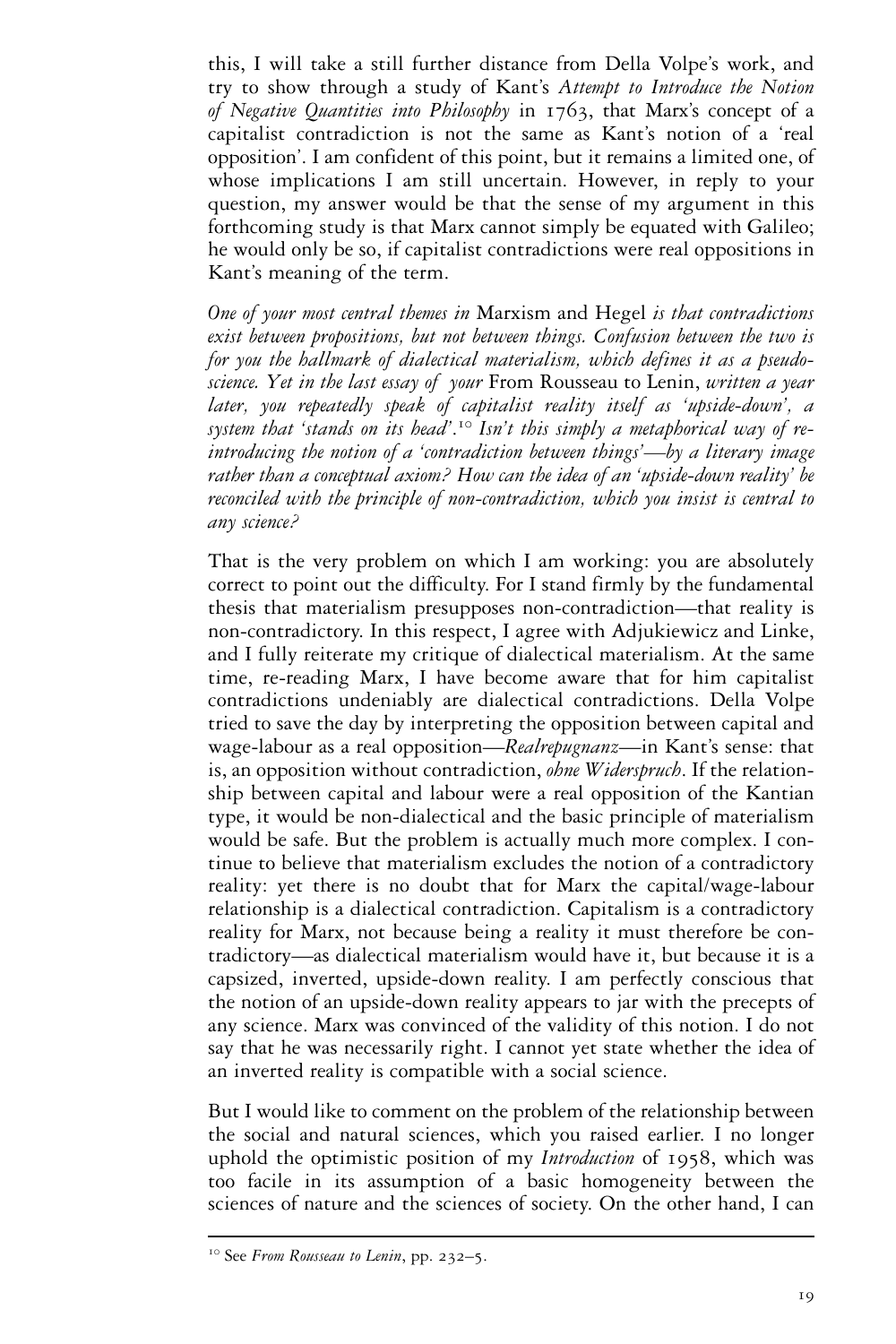see that of the two broad positions that are generally adopted on this problem, both raise acute difficulties. The first position is that which I took up in my *Introduction*, and which derived from Della Volpe: it effectively identified the social and natural sciences—Marx was 'the Galileo of the moral world' for us then. Today, this formula strikes me as highly debatable: apart from anything else, it presupposed that the capital-labour relationship in Marx was a non-contradictory opposition, which is not the case. On the other hand, there is a second position which insists on the heterogeneity of the social and natural sciences. The danger of this alternative is that the social sciences then tend to become a qualitatively distinct form of knowledge from the natural sciences, and to occupy the same relationship towards them, as philosophy used to occupy towards science as such. It is no accident that this was the solution of the German historicists—Dilthey, Windelband and Rickert. It was then inherited by Croce, Bergson, Lukács and the Frankfurt School. The invariable conclusion of this tradition is that true knowledge is social science, which because it cannot be assimilated to natural science, is not science at all but philosophy. Thus either there is a single form of knowledge, which is science (the position I would still like to defend)—but then it should be possible to construct the social sciences on bases analogous to the natural sciences; or the social sciences really are different from the natural sciences, and there are two sorts of knowledge—but since two forms of knowledge are not possible, the natural sciences become a pseudo-knowledge. The latter is the ideologically dominant alternative. Continental European philosophy in this century has been virtually united in its attack on the natural sciences—from Husserl to Heidegger, Croce to Gentile, Bergson to Sartre. Against the dangers of this spiritualist idealism, I personally would prefer to incur the opposite risks of neo-positivism. But I am divided on the issue, and have no ready solution to the problem.

*Turning to* Capital *itself, as an exemplar of scientific method, you once wrote that 'the conclusive verification of* Capital, *which we can call external, has been provided by the ulterior development of history itself: a verification to which Lenin referred when he wrote that* "*it is the criterion of practice—that is, the evolution of* all *the capitalist countries in the last decades—that demonstrates the objective truth of* all *the economic and social theory of Marx in general*". *Let it be noted—*all *the theory: which means that it is not just this or that part, but the entire work of Marx, that constitutes an ensemble of verified hypotheses, and thus of laws to be continuously controlled and adjusted in the light of real historical experience*.'<sup>11</sup> *What is your attitude to these claims today?*

Youthful errors, pure and simple.

In a recent text, you seem to accept that there is a theory of 'collapse' in Capital, *although your analysis is a prudent one which suggests the presence of counterelements in Marx*'*s work. You identify the main strand of 'collapse' theory as the postulate of the falling rate of profit in* Capital.<sup>12</sup> *Do you regard this as a*

<sup>&</sup>lt;sup>11</sup> *Il Marxismo e Hegel*, p. 160.<br><sup>12</sup> See Colletti's Introduction to L. Colletti and C. Napoleoni, *Il Futuro del Capitalismo*: *Crollo o Sviluppo*?, Bari 1970, pp. C-CV ff.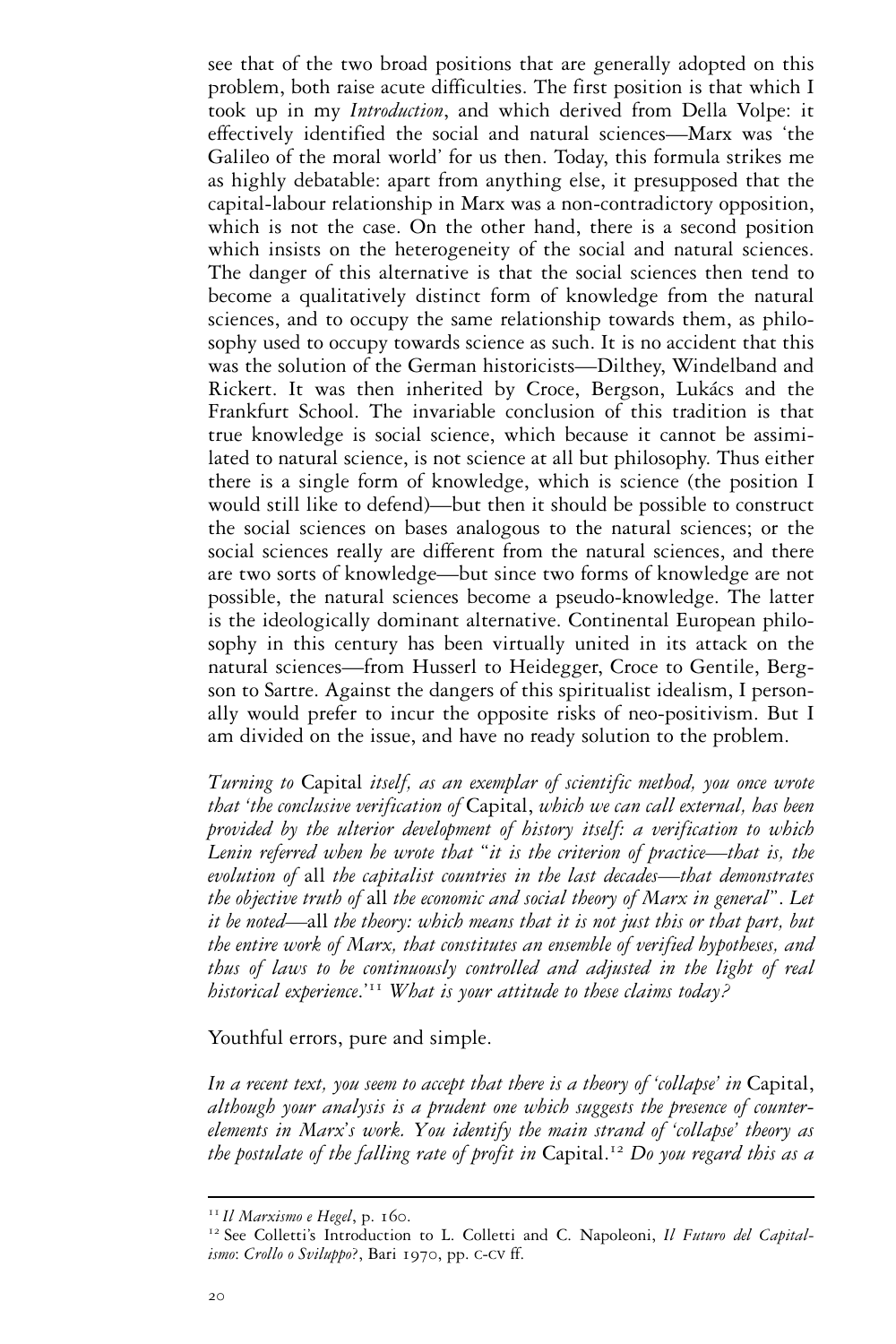### *scientific law that has been 'conclusively verified by the ulterior development of history itself'?*

Absolutely not. Indeed I believe there is something much graver to be said about the predictions contained in *Capital*. Not only has the falling rate of profit not been empirically verified, but the central test of *Capital* itself has not yet come to pass: a socialist revolution in the advanced West. The result is that Marxism is in crisis today, and it can only surmount this crisis by acknowledging it. But precisely this acknowledgment is consciously avoided by virtually every Marxist, great or small. This is perfectly comprehensible in the case of the numerous apolitical and apologetic intellectuals in the Western Communist Parties, whose function is merely to furbish a Marxist gloss for the absolutely unMarxist political practice of these parties. What is much more serious is the example set by intellectuals of truly major stature, who systematically hide the crisis of Marxism in their work, and thereby contribute to prolonging its paralysis as a social science. Let me cite two instances, to make myself clear. Baran and Sweezy, in their introduction to *Monopoly Capital*, inform their readers in a brief note that they are not going to utilize the concept of surplus-value, but that of surplus, nor that of wage-labour, but that of dependent labour. What does this actually mean? It means that Baran and Sweezy decided that they were unable to use the theory of value and of surplus value, in their analysis of post-war US capitalism. They had every right to do so; they may even have been correct to do so—we need not enter into that question here. But what is significant is their way of doing so. They effectively blow up the keystone of Marx's construction: without the theory of value and surplus-value, *Capital* crumbles. But they merely mention their elimination of it in a note, and then proceed nonchalantly as if nothing had happened—as if, once this minor correction were made, Marx's work remained safer and sounder then ever.

Let us take another case, of a great intellectual and scholar for whom I have the highest respect, Maurice Dobb. Presenting an Italian edition of *Capital* a century later, Dobb has written a preface in which he gives out that everything in it is in order, except for a very small blemish, a tiny flaw in the original. This little error, says Dobb, is the way in which Marx operates the transformation of values into prices in Volume III of *Capital*: fortunately, however, the mistake has been rectified by Sraffa, and all is now well again. Dobb may well be right not to content himself with Marx's solution of the transformation problem, just as it is possible that Sweezy has good grounds for rejecting the theory of value. For the moment, we can suspend judgment on these issues. But where they are certainly wrong, is in believing or pretending to believe that the central pillars on which Marx's theoretical edifice rests can be removed, and the whole construction still remain standing. This type of behaviour is not merely one of illusion. By refusing to admit that what it rejects in Marx's work is not secondary but essential, it occludes and thereby aggravates the crisis of Marxism as a whole. Intellectual evasion of this sort merely deepens the stagnation of socialist thought evident everywhere in the West today. The same is true of the young Marxist economists in Italy who have adopted most of Sraffa's ideas. I do not say that Sraffa is wrong; I am willing to admit as a hypothesis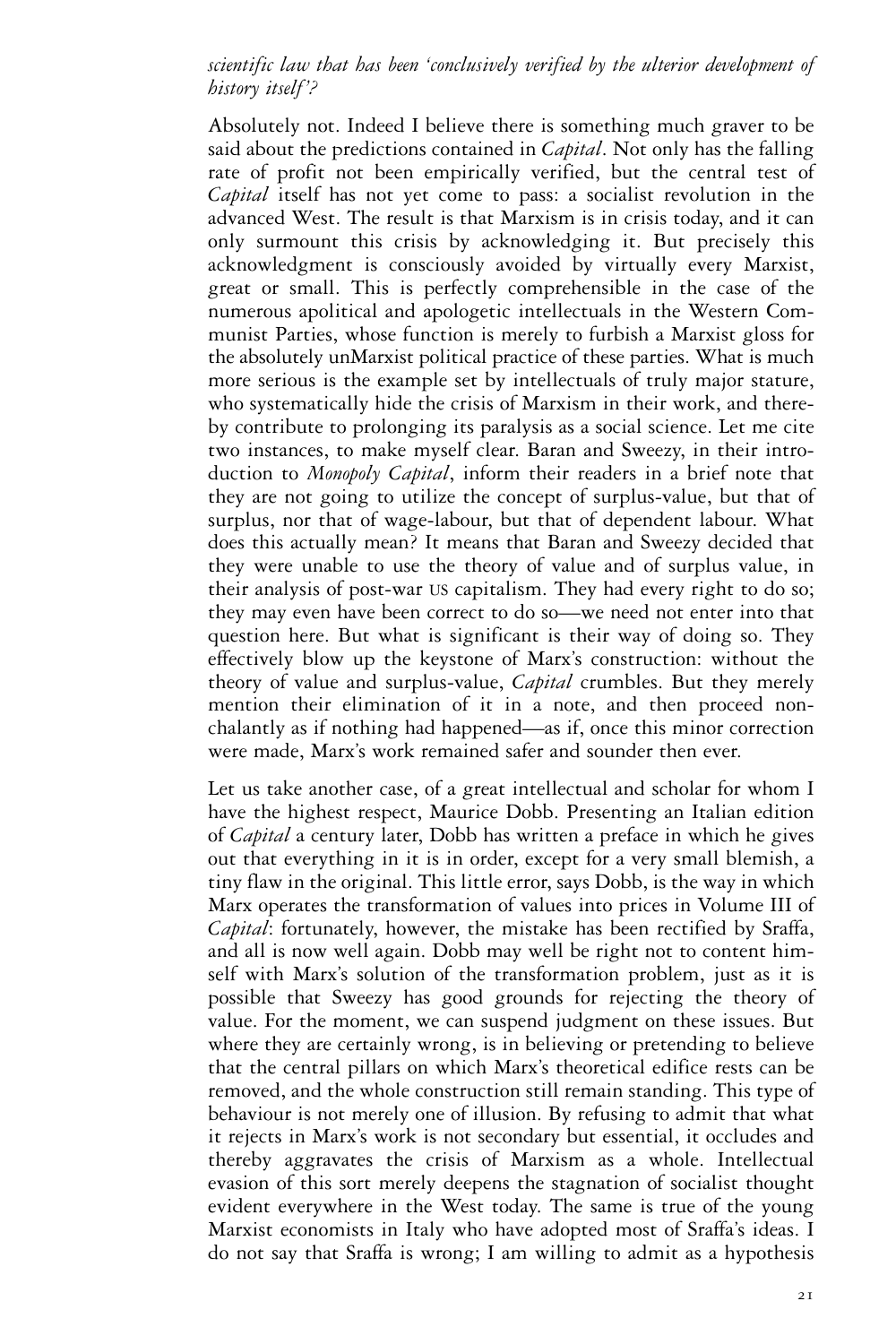that he may be right. But what is absolutely absurd is to accept Sraffa, whose work implies the demolition of the entire foundations of Marx's analysis, and at the same time pretend that this is the best way of shoring up Marx.

*Pivotal questions for contemporary Marxism do not, of course, concern only its economic theory. They are also political. In two recent texts, you have made a distinction between the notion of a 'parliamentary road' and a 'peaceful road' to socialism. Thus in the penultimate essay of* From Rousseau to Lenin *to argue that* State and Revolution *was not directed by Lenin merely against reformism as such, and is not centred on any assertion of the necessity for physical violence to smash the bourgeois State—but is rather concerned with a much profounder theme, namely the need to substitute one historical type of power for another: the parliamentary representative State by direct proletarian democracy, in workers*' *councils, that are already no longer in full sense a State at all.*<sup>13</sup> *In a more recent article on Chile, you have repeated that violence is essentially secondary for a socialist revolution—something which may or may not occur, but never defines it as such.*<sup>14</sup> *You cite Lenin*'*s article of September 1917 in which he said that a peaceful accession to socialism was possible in Russia, in both of these essays, to support your argument. But surely this use of a passage from Lenin is very superficial? By September 1917, there had already occurred a colossal historical violence in the First World War, which had cost millions of Russian lives and essentially broken the whole Army as a repressive apparatus of the Tsarist State. Moreover, the February Revolution had overthrown Tsarism itself by violent riots: a popular explosion that was in no sense a peaceful process. It was only in this context, after the liquefaction of the Tsarist military machine and the nation-wide establishment of Soviets, that Lenin said that for a brief moment a transition to socialism without further violence was possible, if the Provisional Government transferred its power to the Soviets. In practice, of course, the October Revolution proved necessary all the same—an organized insurrection for the seizure of power. The whole of Lenin's work is surely saturated with insistence on the necessity and inevitability of social violence to break the army and police apparatus of the ruling class. In general, you seem to pass too casually over this fundamental theme of Lenin's revolutionary theory. Has the need which you have obviously felt to resist the whole tradition of Stalinist nihilism towards proletarian democracy, and its massive utilization of police violence against the working class itself, not perhaps led you involuntarily to minimize the proletarian violence inherent in any mass revolutionary rising against capital?*

You may be right in saying that I have tended to underestimate this dimension of any revolution. But what was my basic aim in writing my essay on *State and Revolution*? You have indicated it yourself. It was to confront and attack a conception that Stalinism had entrenched in the workers' movement, that simply identified revolution with violence. For this tradition, it was only violence that was the real hallmark of a revolution: everything else—the transformation of the nature of power, the establishment of socialist democracy—was of no importance. The difference between Communists and Social-Democrats was simply

<sup>&</sup>lt;sup>13</sup> *From Rousseau to Lenin*, pp. 219–27.<br><sup>14</sup> Colletti's article on the lessons of Chile was published in *L'Espresso*, 23 September 1973.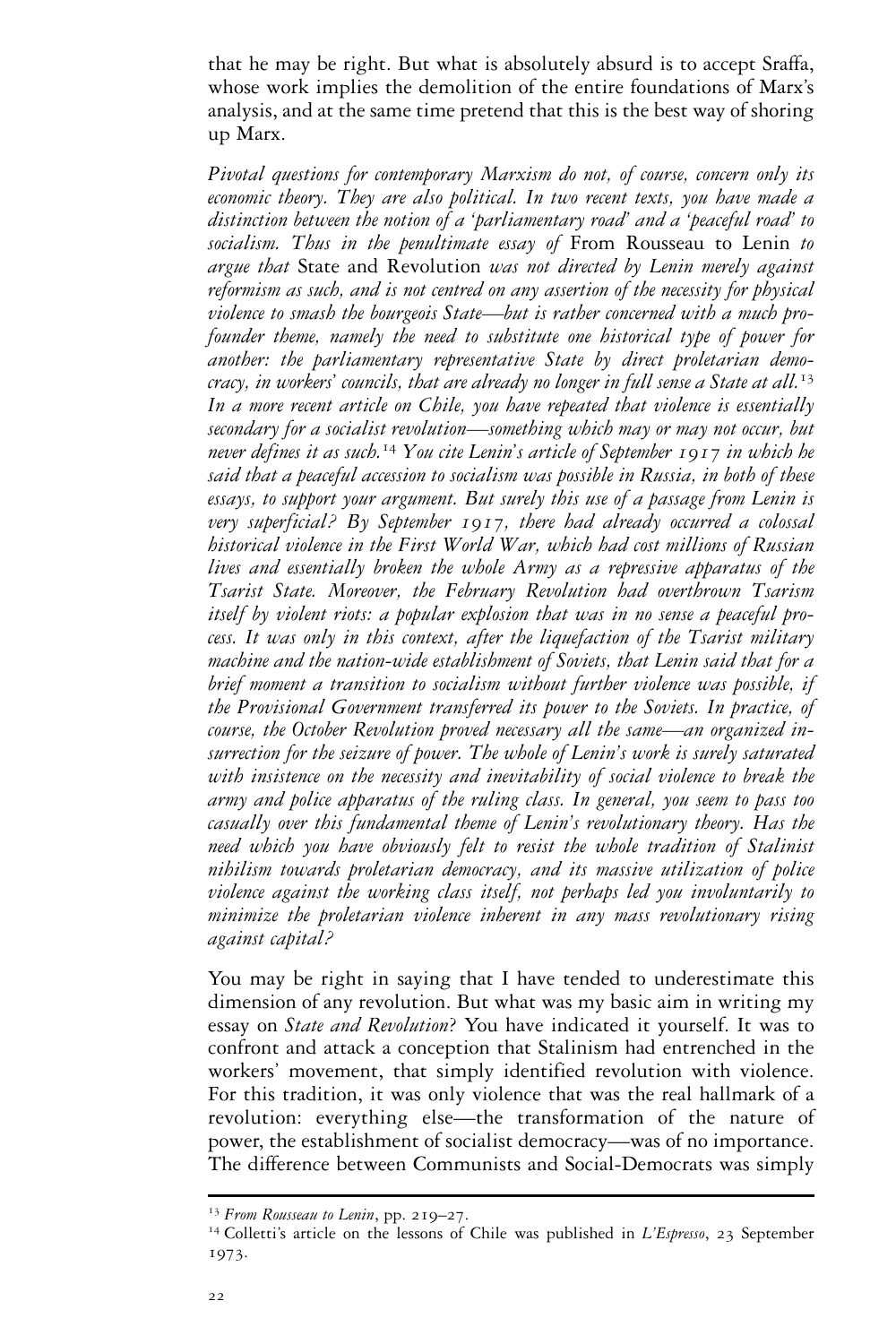that the former were for a violent revolution, while the latter were against a revolution because they were pacifists. If Communists created a bureaucratic political dictatorship after the revolution anywhere, or even a personal tyranny like that of Stalin, it was of minor significance: the regime was still socialism. It was against this long tradition that I sought to demonstrate that revolution and violence are by no means interchangeable concepts, and that at the limit there could even be a non-violent revolution. This is not just an isolated phrase in Lenin; there is a whole chapter of *State and Revolution* entitled 'the peaceful development of the revolution'.

*The only important passages where Lenin affirms the possibility of a peaceful revolution as such are those in which he envisages a phase of history in which the ruling class has already been expropriated by violent revolutions in the major industrialized countries of the world, and the capitalists of the remaining smaller countries capitulate without serious resistance to their working classes, because the global balance of forces is so hopelessly against them*. *This is not a very relevant scenario yet*.

I don't think we disagree on the substance of the issue. The really important question is the political nature of the power that emerges after any revolution, whatever the coercive force of the struggles that precede it. My main preoccupation has been to combat the heritage of Stalinist contempt for socialist democracy.

*This concern remains very understandable. Still, the Communist Parties of the West themselves have now long since ceased to speak of violence in any form, let alone exalt it: on the contrary, they speak only of peaceful progress towards an 'advanced democracy', within the constitutional framework of the existing bourgeois State today. At most, they will say that if the bourgeoisie does not respect the constitutional rules of the game after the election of a government of the Left and attacks it illegally, then the working class has a right to defend itself physically. Whereas in Engels, Lenin or Trotsky, proletarian insurrection is envisaged essentially as an* aggressive *weapon of revolutionary strategy, in which the essential rule is to take and keep the initiative—Danton's watchword of 'audacity'. You do seem to play down this central heritage of Marxist thought. Surely polemical confrontation with the Italian Communist Party today cannot avoid it?*

It is true that, as you say, the Western Communist Parties no longer mention violence today. But unfortunately small groups have arisen on the far Left in the same period, which reproduce Stalinist fixations on violence, and whose influence, especially on youth, cannot be ignored; it is often greater on the younger generation of Marxists than that of the Communist Parties themselves. You have cited my article on Chile. In it, I wrote that there can be no socialism without the freedom to strike, freedom of the press, and free elections. These were widely regarded here as outrageously parliamentarist statements. Why? Because in the deformed Stalinist mentality of most of these groups, freedom of the press or the right to strike are simply equated with parliament: since a socialist revolution will abolish parliament, it must also suppress all free elections, newspapers and strikes. In other words, install a police regime, not a proletarian democracy. Against this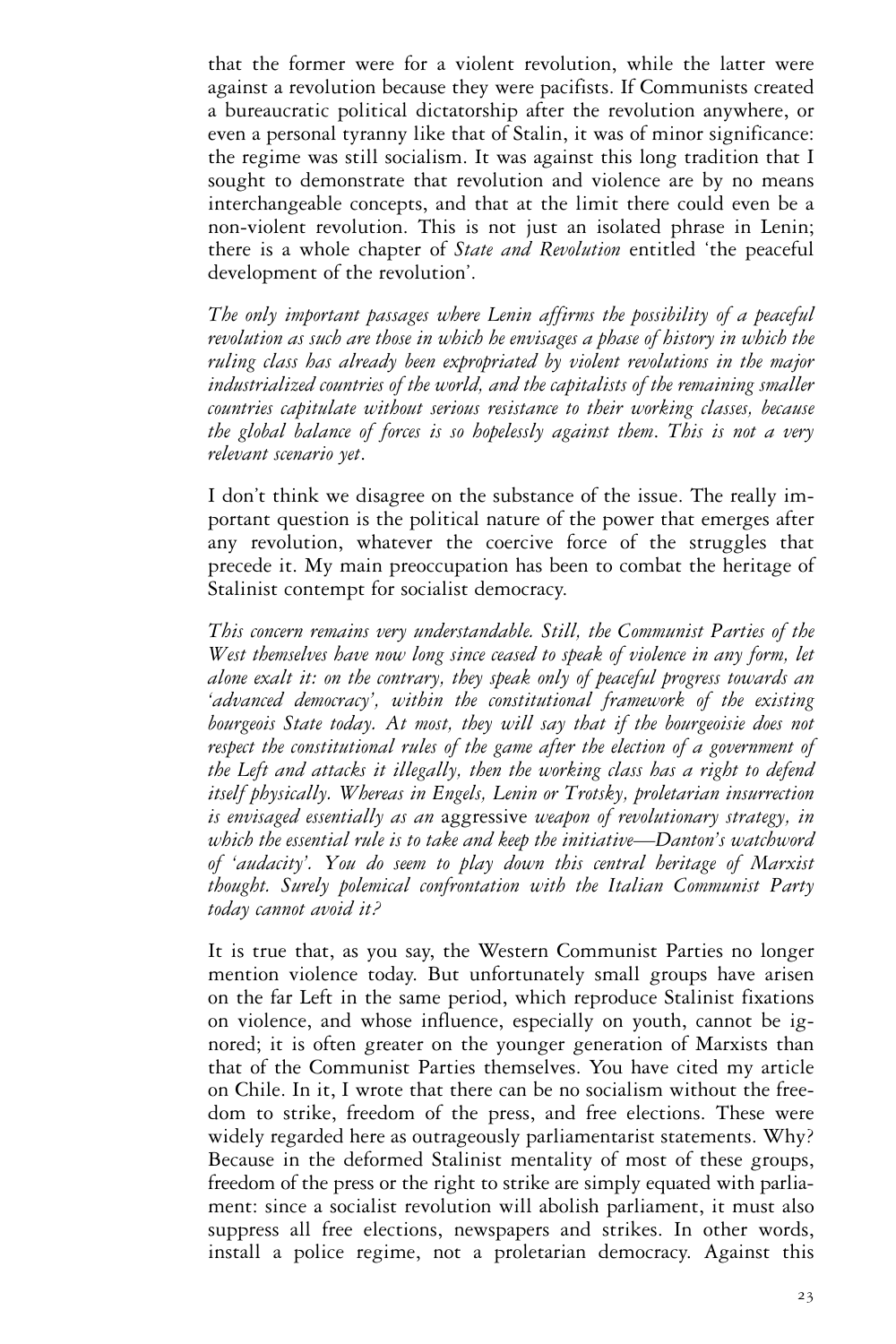disastrous confusion, it is necessary to remind socialists again and again that civic liberties—of election, expression and right to withold labour—are not the same thing as parliament, and that the mere exercise of violence is not the same thing as the revolutionary transformation of social relationships, and does not guarantee it.

*True. But this was not the problem in Chile. No-one on the Left there was threatening to suppress the right to strike. The central problem, on the contrary, was just the opposite: trusting confidence in the neutrality of the repressive apparatus of bourgeois State. It was that which led to disaster in Chile. Moreover, it was not just the groups on the far Left who spoke of the Chilean situation. The Communist Parties were also vocal in their commentaries. Wasn't it necessary to say something about them too?*

You are right. What happened was that I had to write a very short article quickly, in a very brief space of time. I now realize that I exposed my flank towards the Communists. I admit this.

*But isn't it possible that there are theoretical—not just conjunctural—reasons for your underestimation of the importance of the coercive apparatus of the capitalist State? For all your interest in the bourgeois State has been essentially concentrated on what the whole Marxist tradition since Marx has largely neglected (Lenin included)—that is, the reality of parliamentary democracy, as an objective historical structure of bourgeois society, and not as a mere subjective trick or illusion created by the ruling-class. The political and ideological efficacy of the bourgeois-democratic State in containing and controlling the working class in the West has been enormous, especially in the absence of any proletarian democracy in the East. Nevertheless, the duty to take the whole system of parliamentary-representative State with the utmost seriousness, and to analyse it in its own right as the foreground of bourgeois political power in the West, should not lead one ever to forget the background of the permanent military and police apparatuses arrayed behind it. In any real social crisis, in which class directly confronts class, the bourgeoisie always fall back on its coercive rather than its representative machinery. The Chilean tragedy is there to prove the consequences of forgetting it.*

I accept the justice of these criticisms. You are right to make them.

*In this connexion, it is the particular merit of Gramsci to have started to try to think through some of the specific strategic problems posed by the social and political structures of the advanced capitalist countries, with their combination of representative and repressive institutions. You have never referred much to Gramsci in your major writings. Presumably in your Della Volpean phase you regarded him as a dangerously idealist influence in Italian culture, viewing him essentially in a philosophical context, rather than as a political thinker. Is this still your attitude?*

No, I have changed my opinion of Gramsci completely. Your assessment of my earlier attitudes is accurate. It was difficult for us in our situation as a minority with an extremely weak position inside the PCI, to be able to separate Gramsci from the way in which the Party leadership presented Gramsci. This is completely true. However, since then, I have reflected on Gramsci a great deal, and I now understand his im-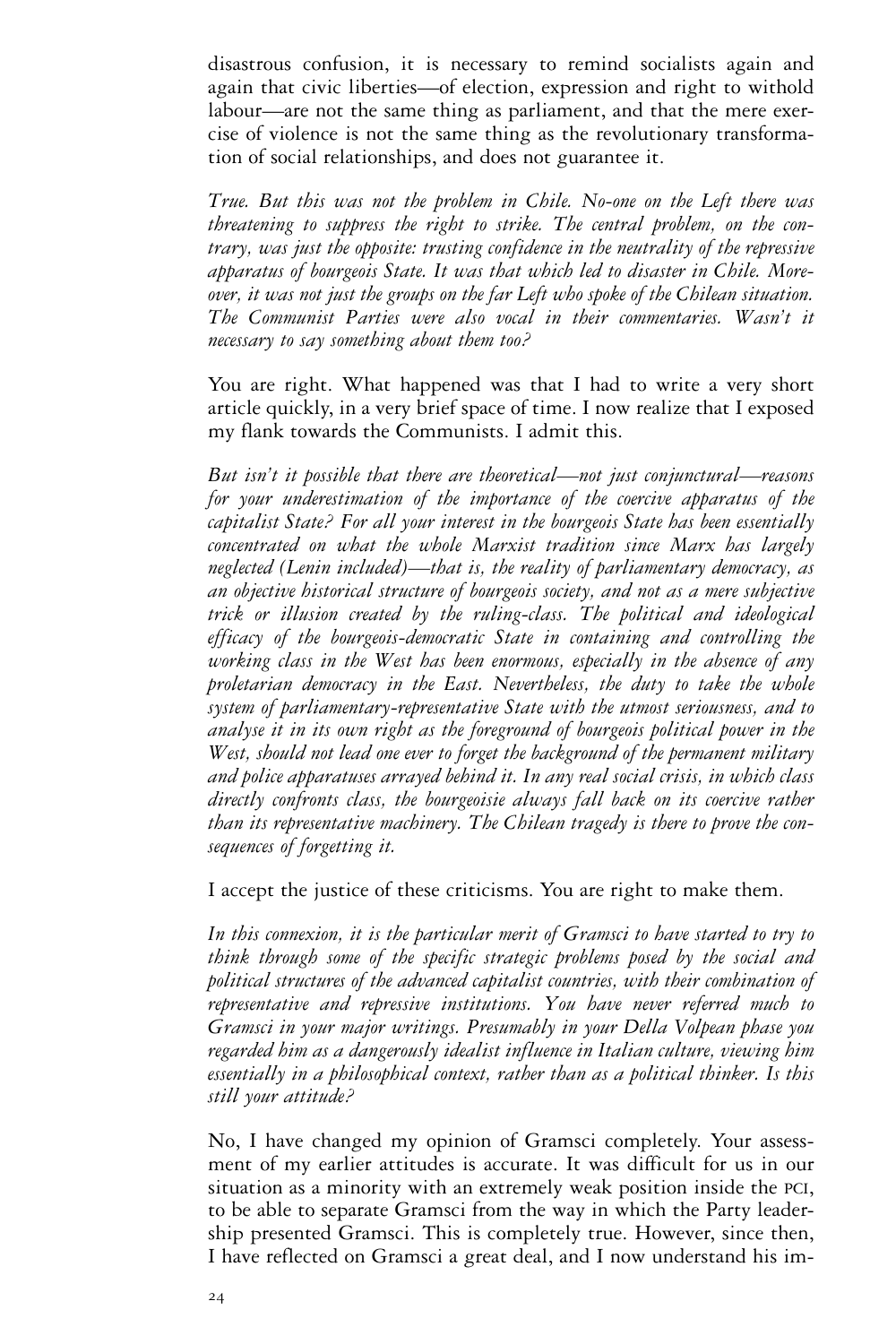portance much better. We should be quite clear about this, keeping a sense of proportion and avoiding any fashionable cult. I continue to believe that it is folly to present Gramsci as an equal or superior to Marx or Lenin as a thinker. His work does not contain a golden theoretical key that could unlock the solution to our present difficulties. But at the same time there is an abyss between Gramsci and a thinker like Lukács, or even Korsch—let alone Althusser. Lukács was a professor, Gramsci was a revolutionary. I have not yet written on Gramsci, in part because I am waiting for the critical edition of his *Prison Notebooks* to appear;<sup>15</sup> I think it is important to have fully accurate texts before one when writing on an author. In this case, I doubt whether there will be any major surprises in the definitive edition. However, the way in which the *Prison Notebooks* have been published hitherto in Italy has been completely aberrant. For example, the first volume was entitled 'Historical Materialism and the Philosophy of Benedetto Croce', as if Gramsci intended to construct a philosophy. Actually the *Prison Notebooks* are really concerned with a 'sociological' study of Italian society. This was precisely the whole difference between Gramsci and Togliatti. For Gramsci, cognitive analysis was essential to political action. For Togliatti, culture was separated and juxtaposed to politics. Togliatti exhibited a traditional culture of a rhetorical type, and conducted a politics without any organic relationship to it. Gramsci genuinely fused and synthesized the two. His research on Italian society was a real preparation for transforming it. This was the measure of his seriousness as a politician.

In fact, I believe that we can appreciate Gramsci's stature better today than it was possible to do 20 years ago, because Marxism is now in a crisis which imposes on us a profound self-examination and selfcriticism—and Gramsci's position in the *Prison Notebooks* is precisely that of a politician and theorist reflecting on an historical defeat and the reasons for it. Hobsbawm has put this very well in a recent article in the *New York Review of Books*. Gramsci sought to understand the reasons for this defeat. He believed that the 'generals' of the proletariat had not known the real nature of the whole social terrain on which they were operating, and that the precondition for any renewed offensive by the working-class was to explore this terrain fully beforehand. In other words, he undertook an analysis of the peculiar characteristics of Italian society in his time. The great fascination and force of his work in this respect lies for me, paradoxically, in his very limitations. What were Gramsci's limitations? Basically, that he had an extremely partial and defective knowledge of Marx's work, and a relatively partial one even of Lenin's writings. The result was that he did not attempt any economic analysis of Italian or European capitalism. But this weakness actually produced a strength. Just because Gramsci had not really mastered Marxist economic theory, he could develop a novel exploration of Italian history that unfolded quite outside the conventional schematism of infrastructure and superstructure—a couplet of concepts that is very rare in Marx himself, and has nearly always led to retrograde simplifications. Gramsci was thus liberated to give a quite new

<sup>&</sup>lt;sup>15</sup> The critical edition of Gramsci's *Prison Notebooks* will finally appear in Italy later this year, published by Einaudi. Its general editor will be Gerratana.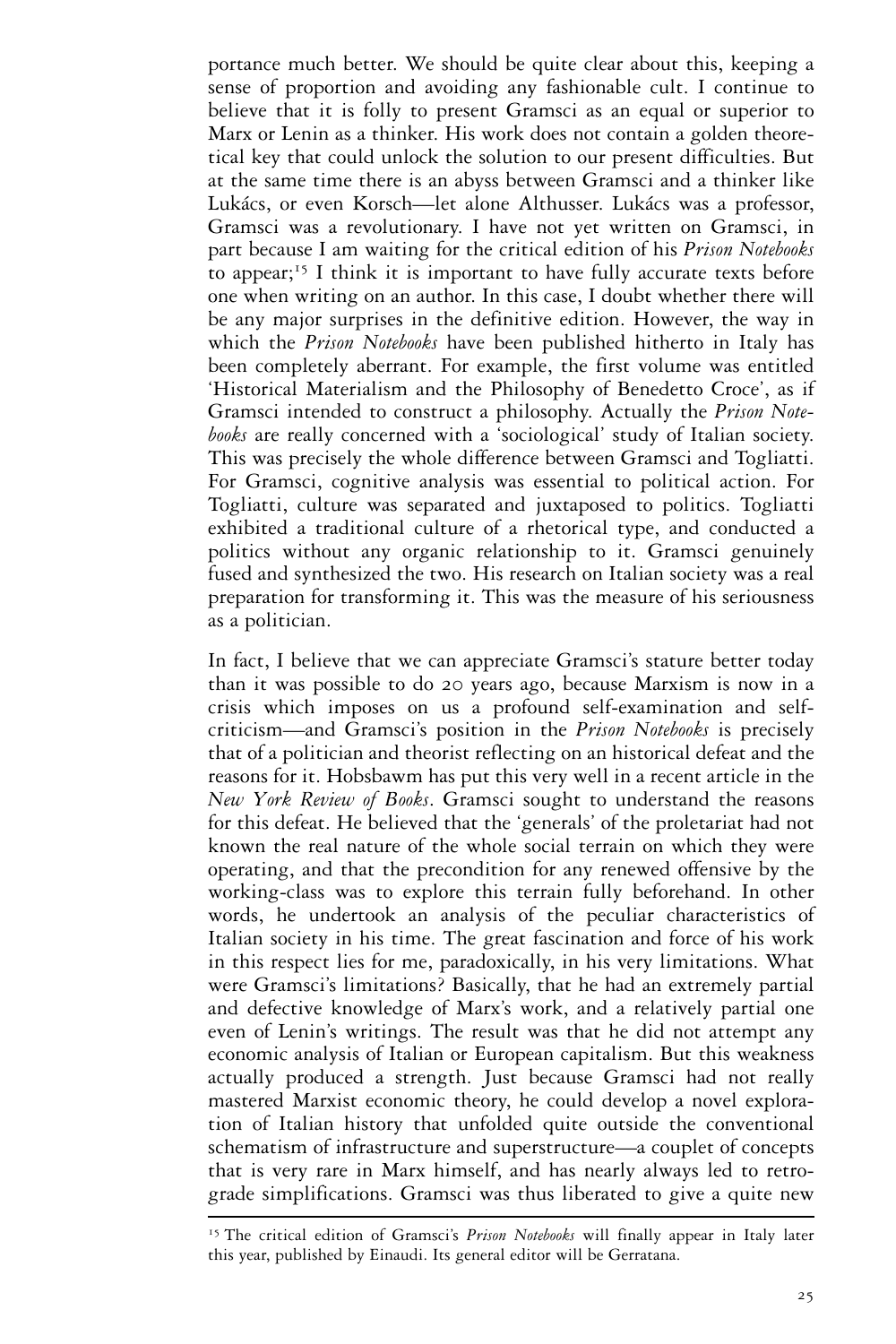importance to the political and moral components of Italian history and society. We have become so accustomed as Marxists to looking at reality through certain spectacles, that it is very important that someone should now and again take these spectacles off: probably he will see the world somewhat confusedly, but he will also probably perceive things that those who wear spectacles never notice at all. The very deficiency of Gramsci's economic formation allowed him to be a more original and important Marxist than he might otherwise have been, if he had possessed a more orthodox training. Of course, his research remained incomplete and fragmentary. But Gramsci's achievement and example are nevertheless absolutely remarkable, for all these limitations.

*You have singled out Gramsci from his contemporaries in Western Europe after the First World War, as on a level apart. How would you summarize your judgment of Trotsky?*

My attitude to Trotsky is such that I am generally considered as a 'Trotskyist' in Italy, although I have never actually been one. If you go into the University here in Rome, you will see signs painted by students—Maoists and neo-Stalinists—which demand: 'Hang Colletti'. Anti-Trotskyism is an epidemic among Italian youth: and so I am commonly considered a Trotskyist. What is the fundamental truth expressed by Trotsky—the central idea for whose acceptance I am quite willing to be called a Trotskyist? You could condense it very laconically by saying that in any genuinely Marxist perspective, the United States of America should be the maturest society in the world for a socialist transformation, and that Trotsky is the theorist who most courageously and unremittingly reminds us of that. In other words, Trotsky always insisted that the determinant force in any real socialist revolution would be the industrial working class, and that no peasantry could perform this function for it, let alone a mere communist party leadership. The clearest and most unequivocal development of this fundamental thesis is to be found in the work of Trotsky. Without it, Marxism becomes purely honorific—once deprived of this element, anyone can call themselves a Marxist. At the same time, so far as the Soviet Union is concerned, I consider Trotsky's analyses of the USSR in *The Revolution Betrayed* to be exemplary, as a model of seriousness and balance. It is often forgotten how extraordinarily measured and careful *The Revolution Betrayed* is in its evaluation of Russia under Stalin. Nearly 40 years have passed since Trotsky wrote the book in 1936, and the situation in the USSR has deteriorated since then, in the sense that the bureaucratic caste in power has become stabilized and consolidated. But I continue to believe that Trotsky's fundamental judgment that the Soviet State was not a capitalist regime remains valid to this day. Naturally, this does not mean that socialism exists in the USSR—a species of society that has still not been properly catalogued by zoologists. But I am in basic agreement with Trotsky's position that Russia is not a capitalist country. Where I diverge from his analysis is on the question of whether the USSR can be described as a degenerated workers' State: this is a concept that has always left me perplexed. Beyond this doubt, however, I cannot propose any more precise definition. But what above all I respect in Trotsky's position is the sober caution of his dissection of Stalinism. This caution remains especially salutary today, against the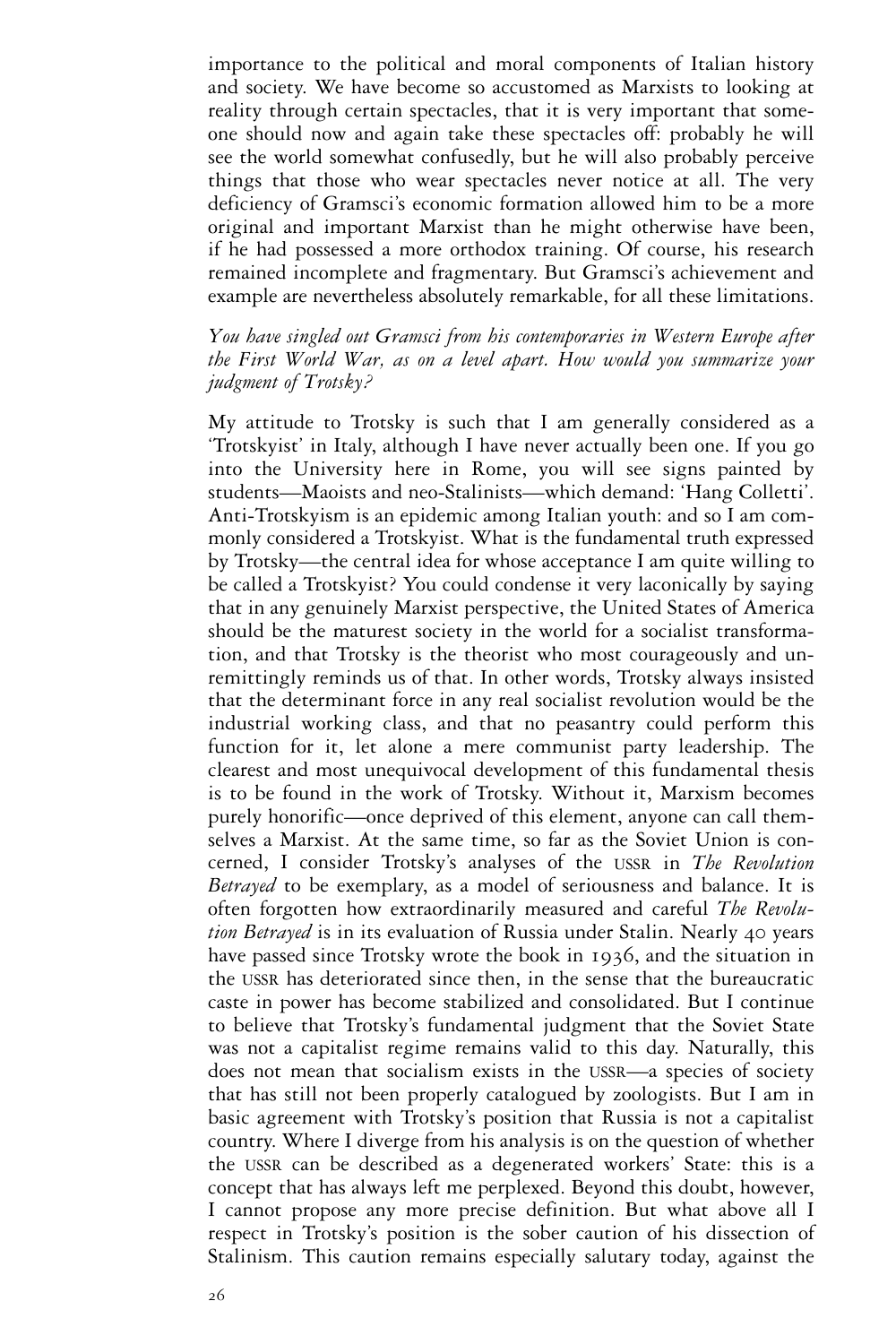facile chorus of those on the Left who have suddenly discovered 'capitalism' or 'fascism' in the USSR.

#### *How do you now view your personal development as a philosopher to date: and what do you see as the central problems for the general future of Marxism?*

We have discussed the Della Volpean school in Italy, in which I received my early formation. What I would finally like to emphasize is something much deeper than any of the criticisms I have made of it hitherto. The phenomenon of Della Volpeanism—like that of Althusserianism today—was always linked to problems of *interpretation* of Marxism: it was born and remained confined within a purely theoretical space. The type of contact which it established with Marxism was always marked by a basic dissociation and division of theory from political activity.This separation has characterized Marxism throughout the world ever since the early 20s. Set against this background, the Della Volpean school in Italy is necessarily reduced to very modest dimensions: we should not have any illusions about this, or exaggerate the political differences between the Della Volpeans and the historicists at the time. The real, fundamental fact was the separation between theoretical Marxism and the actual working class movement. If you look at works like Kautsky's *Agrarian Question*, Luxemburg's *Accumulation of Capital*, or Lenin's *Development of Capitalism in Russia* three of the great works of the period which immediately succeeded that of Marx and Engels—you immediately register that their theoretical analysis contains at the same time the elements of a political strategy. They are works which both have a true cognitive value, and an operative strategic purpose. Such works, whatever their limits, maintained the essential of Marxism. For Marxism is not a phenomenon comparable to existentialism, phenomenology or neo-positivism. Once it becomes so, it is finished. But after the October Revolution, from the early 20s onwards, what happened? In the West, where the revolution failed and the proletariat was defeated, Marxism lived on merely as an academic current in the universities, producing works of purely theoretical scope or cultural reflection. The career of Lukács is the clearest demonstration of this process. *History and Class Consciousness*, for all its defects, set out to be a book of political theory, geared to an actual practice. After it, Lukács came to write works of a totally different nature. *The Young Hegel* or *The Destruction of Reason* are typical products of a university professor. Culturally, they may have a very positive value: but they no longer have any connexion with the life of the workers' movement. They represent attempts to achieve a cognitive advance on the plane of theory, that at the same time are completely devoid of any strategic or political implications. This was the fate of the West. Meanwhile, what happened in the East? There revolutions did occur, but in countries whose level of capitalist development was so backward that there was no chance of them building a socialist society. In these lands, the classical categories of Marxism had no objective system of correspondences in reality. There was revolutionary political practice, which sometimes generated very important and creative mass experiences, but these occurred in an historical theatre which was alien to the central categories of Marx's own theory. This practice thus never succeeded in achieving translation into a theoretical advance within Marxism itself: